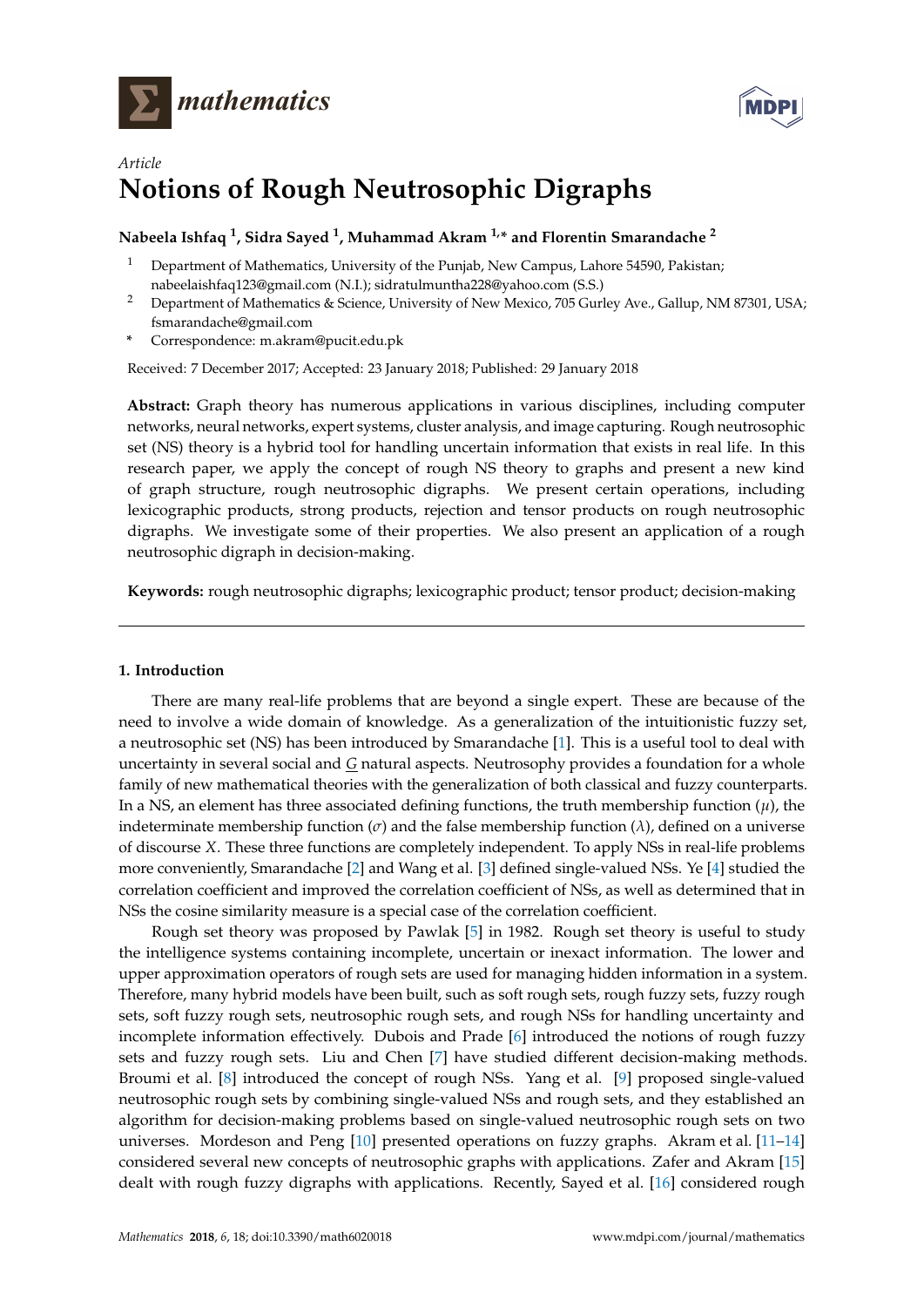neutrosophic digraphs. They discussed some fundamental properties of rough neutrosophic digraphs. In this research paper, we investigate further new operations, including lexicographic products, strong products, rejection and tensor products on rough neutrosophic digraphs. We investigate some of their properties. We also consider an application of a rough neutrosophic digraph in decision-making.

### **2. Rough Neutrosophic Digraphs**

For other notations, terminologies and applications not mentioned in the paper, the readers are referred to [\[17–](#page-18-14)[21\]](#page-18-15).

**Definition 1.** *[\[3\]](#page-18-2) Let Z be a nonempty universe. A NS N on Z is defined as follows:*

$$
N = \{ \langle x : \mu_N(x), \sigma_N(x), \lambda_N(x) \rangle, x \in Z \}
$$

*where the functions*  $\mu, \sigma, \lambda : Z \to [0, 1]$  *represent the degree of membership, the degree of indeterminacy and the degree of falsity.*

**Definition 2.** *[\[5\]](#page-18-4) Let Z be a nonempty universe and R be an equivalence relation on Z. A pair* (*Z*, *R*) *is called an approximation space. Let N*∗ *be a subset of Z; the lower and upper approximations of N*∗ *in the approximation space* (*Z*, *R*) *denoted by RN*∗ *and RN*∗ *are defined as follows:*

$$
\underline{RN}^* = \{x \in Z | [x]_R \subseteq N^*\}
$$
  

$$
\overline{RN}^* = \{x \in Z | [x]_R \subseteq N^*\}
$$

*where* [*x*]*<sup>R</sup> denotes the equivalence class of R containing x. A pair* (*RN*<sup>∗</sup> , *RN*∗ ) *is called a rough set.*

**Definition 3.** *[\[8\]](#page-18-7) Let Z be a nonempty universe and R be an equivalence relation on Z. Let N be a NS on Z. The lower and upper approximations of N in the approximation space* (*Z*, *R*)*, denoted by RN and RN, respectively, are defined as follows:*

$$
\underline{RN} = \{ \langle x, \mu_{\underline{R}(N)}(x), \sigma_{\underline{R}(N)}(x), \lambda_{\underline{R}(N)}(x) \rangle : y \in [x]_R, x \in Z \}
$$
  

$$
\overline{RN} = \{ \langle x, \mu_{\overline{R}(N)}(x), \sigma_{\overline{R}(N)}(x), \lambda_{\overline{R}(N)}(x) \rangle : y \in [x]_R, x \in Z \}
$$

*where*

$$
\begin{array}{lll} \mu_{\underline{R}(N)}(x)=&\bigwedge_{y\in [x]_R}\mu_N(y), & \mu_{\overline{R}(N)}(x)=&\bigvee_{y\in [x]_R}\mu_N(y) \\ \sigma_{\underline{R}(N)}(x)=&\bigwedge_{y\in [x]_R}\sigma_N(y), & \sigma_{\overline{R}(N)}(x)=&\bigvee_{y\in [x]_R}\sigma_N(y) \\ \lambda_{\underline{R}(N)}(x)=&\bigvee_{y\in [x]_R}\lambda_N(y), & \lambda_{\overline{R}(N)}(x)=&\bigwedge_{y\in [x]_R}\lambda_N(y) \end{array}
$$

*A pair* (*RN*, *RN*) *is called a rough NS.*

**Definition 4.** *A rough neutrosophic digraph on a nonempty set V* ∗ *is an 4-ordered tuple G* = (*R*, *RV*, *S*, *SE*) *such that the following hold:*

- *(a) R is an equivalence relation on V*∗ *;*
- *(b) S* is an equivalence relation on  $E^* \subseteq V^* \times V^*$ ;
- (c)  $RV = (RV, RV)$  *is a rough NS on V<sup>\*</sup>*;
- (d)  $SE = (\underline{SE}, SE)$  *is a rough neutrosophic relation on*  $V^*$ ;
- *(e)*  $(RV, SE)$  *is a rough neutrosophic digraph where*  $G = (RV, SE)$  *and*  $\overline{G} = (\overline{R}V, \overline{S}E)$  *are lower and upper approximate neutrosophic digraphs of G such that*

 $\mu_{SE}(x, y) \leq \min\{\mu_{RV}(x), \mu_{RV}(y)\}$  $\sigma_{SE}(x, y) \leq \min\{\sigma_{RV}(x), \sigma_{RV}(y)\}$  $\lambda_{SE}(x, y) \leq \max\{\lambda_{RV}(x), \lambda_{RV}(y)\}$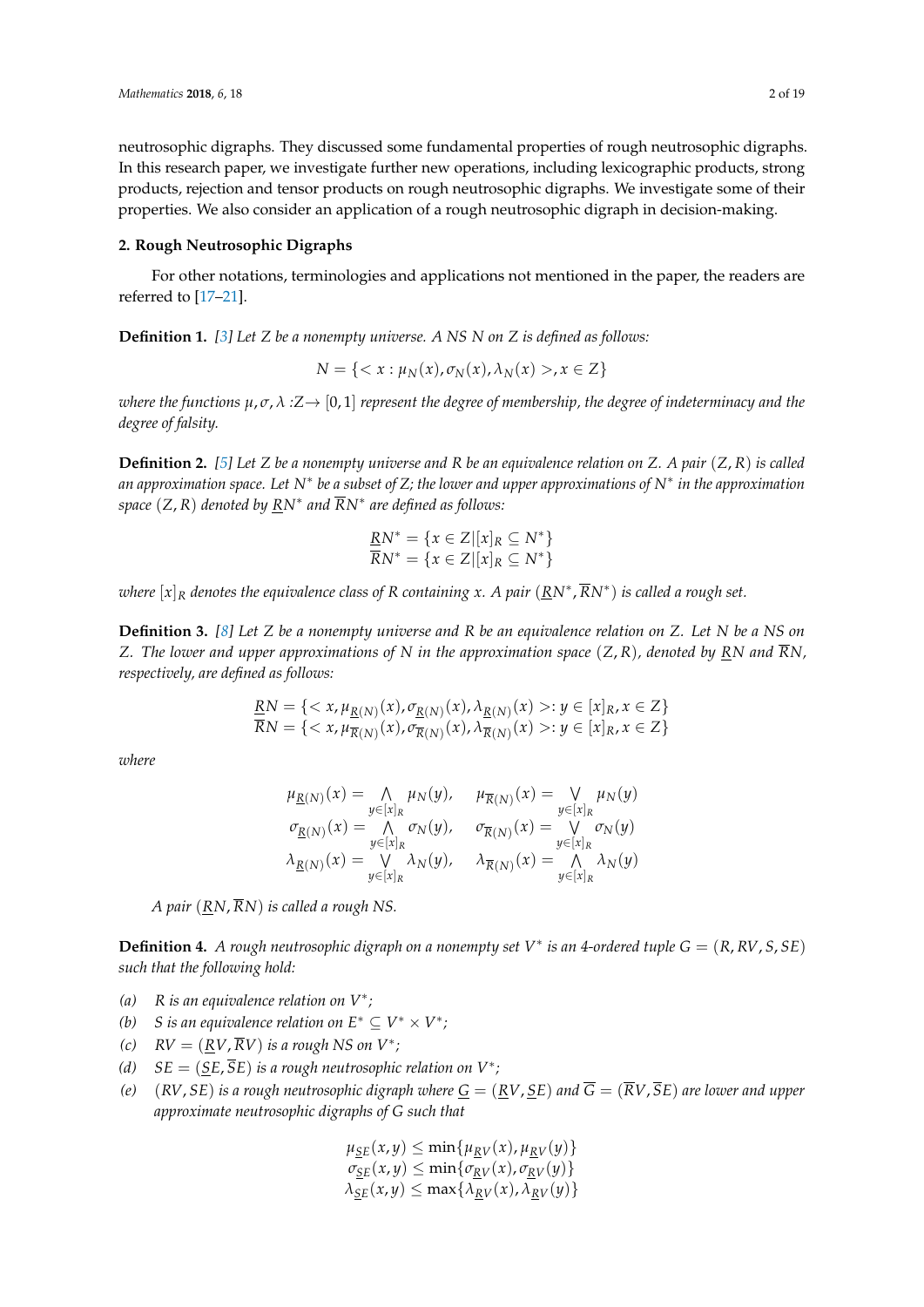*and*

$$
\mu_{\overline{S}E}(x,y) \leq \min\{\mu_{\overline{R}V}(x), \mu_{\overline{R}V}(y)\}
$$
  
\n
$$
\sigma_{\overline{S}E}(x,y) \leq \min\{\sigma_{\overline{R}V}(x), \sigma_{\overline{R}V}(y)\}
$$
  
\n
$$
\lambda_{\overline{S}E}(x,y) \leq \max\{\lambda_{\overline{R}V}(x), \lambda_{\overline{R}V}(y)\} \forall x, y \in V^*
$$

**Example 1.** *Let*  $V^* = \{a, b, c, d\}$  *be a set and R be an equivalence relation on*  $V^*$  *defined as follows:* 

$$
R = \left[ \begin{array}{rrrr} 1 & 1 & 0 & 0 \\ 1 & 1 & 0 & 0 \\ 0 & 0 & 1 & 1 \\ 0 & 0 & 1 & 1 \end{array} \right]
$$

*Let V*<sup>1</sup> = {(*a*, 0.2, 0.4, 0.9),(*b*, 0.1, 0.3, 0.5),(*c*, 0.2, 0.3, 0.6),(*d*, 0.5, 0.6, 0.7)} *be a NS on V* ∗ *. The lower and upper approximations of V*<sup>1</sup> *are given by*

$$
\underline{R}V_1 = \{(a, 0.1, 0.3, 0.9), (b, 0.1, 0.3, 0.9), (c, 0.2, 0.3, 0.7), (d, 0.2, 0.3, 0.7)\}\
$$

$$
\overline{R}V_1 = \{(a, 0.2, 0.4, 0.5), (b, 0.2, 0.4, 0.5), (c, 0.5, 0.6, 0.6), (d, 0.5, 0.6, 0.6)\}\
$$

 $Let E^* = \{(a, b), (b, c), (b, d), (c, d)\} \subseteq V^* \times V^*$  and *S* be an equivalence relation on  $E^*$ , defined *as follows:*

$$
S = \left[ \begin{array}{rrrr} 1 & 0 & 0 & 0 \\ 0 & 1 & 1 & 0 \\ 0 & 1 & 1 & 0 \\ 0 & 0 & 0 & 1 \end{array} \right]
$$

*Let E*<sup>1</sup> = {((*a*, *b*), 0.1, 0.2, 0.4),((*b*, *c*), 0.1, 0.3, 0.6),((*b*, *d*), 0.1, 0.2, 0.6),((*c*, *d*), 0.2, 0.1, 0.5)} *be a NS on E*∗ *and SE*<sup>1</sup> = (*SE*1, *SE*1) *be a rough neutrosophic relation, where SE*<sup>1</sup> *and SE*<sup>1</sup> *are given as follows:*

$$
\frac{\mathcal{S}E_1}{\mathcal{S}E_1} = \{((a, b), 0.1, 0.2, 0.4), ((b, c), 0.1, 0.2, 0.6), ((b, d), 0.1, 0.2, 0.6), ((c, d), 0.2, 0.1, 0.5)\}\
$$

$$
\overline{\mathcal{S}E_1} = \{((a, b), 0.1, 0.2, 0.4), ((b, c), 0.1, 0.3, 0.6), ((b, d), 0.1, 0.3, 0.6), ((c, d), 0.2, 0.1, 0.5)\}
$$

<span id="page-2-0"></span>*Thus,*  $G_1 = (RV_1, \underline{SE}_1)$  *and*  $\overline{G_1} = (\overline{R}V_1, \overline{SE}_1)$  *are neutrosophic digraphs as shown in Figure* [1.](#page-2-0)



**Figure 1.** Rough neutrosophic digraph  $G_1 = (\underline{G}_1, G_1)$ .

**Example 2.** Let  $V^* = \{a, b, c\}$  be a crisp set and R be an equivalence relation on  $V^*$  defined as follows:

$$
R = \left[ \begin{array}{rrr} 1 & 0 & 0 \\ 0 & 1 & 1 \\ 0 & 1 & 1 \end{array} \right]
$$

 $RV_2 = (RV_2, \overline{RV_2})$  be a rough NS, where RV<sub>2</sub> and  $\overline{RV_2}$  are given as follows:  $R_{\text{V2}} = (\text{Rv2}) R_{\text{V2}}$  be a rough new and range  $R_{\text{V2}}$  and  $R_{\text{V2}}$  are given as jointwest. *Let V*<sup>2</sup> = {(*a*, 0.1, 0.7, 0.8),(*b*, 0.9, 0.6, 0.5),(*c*, 0.2, 0.4, 0.3)} *be a NS on V*<sup>∗</sup> *and*  $RV_2 = (\underline{RV}_2, RV_2)$  *be a rough NS, where*  $\underline{RV}_2$  *and RV<sub>2</sub> are given as follows:*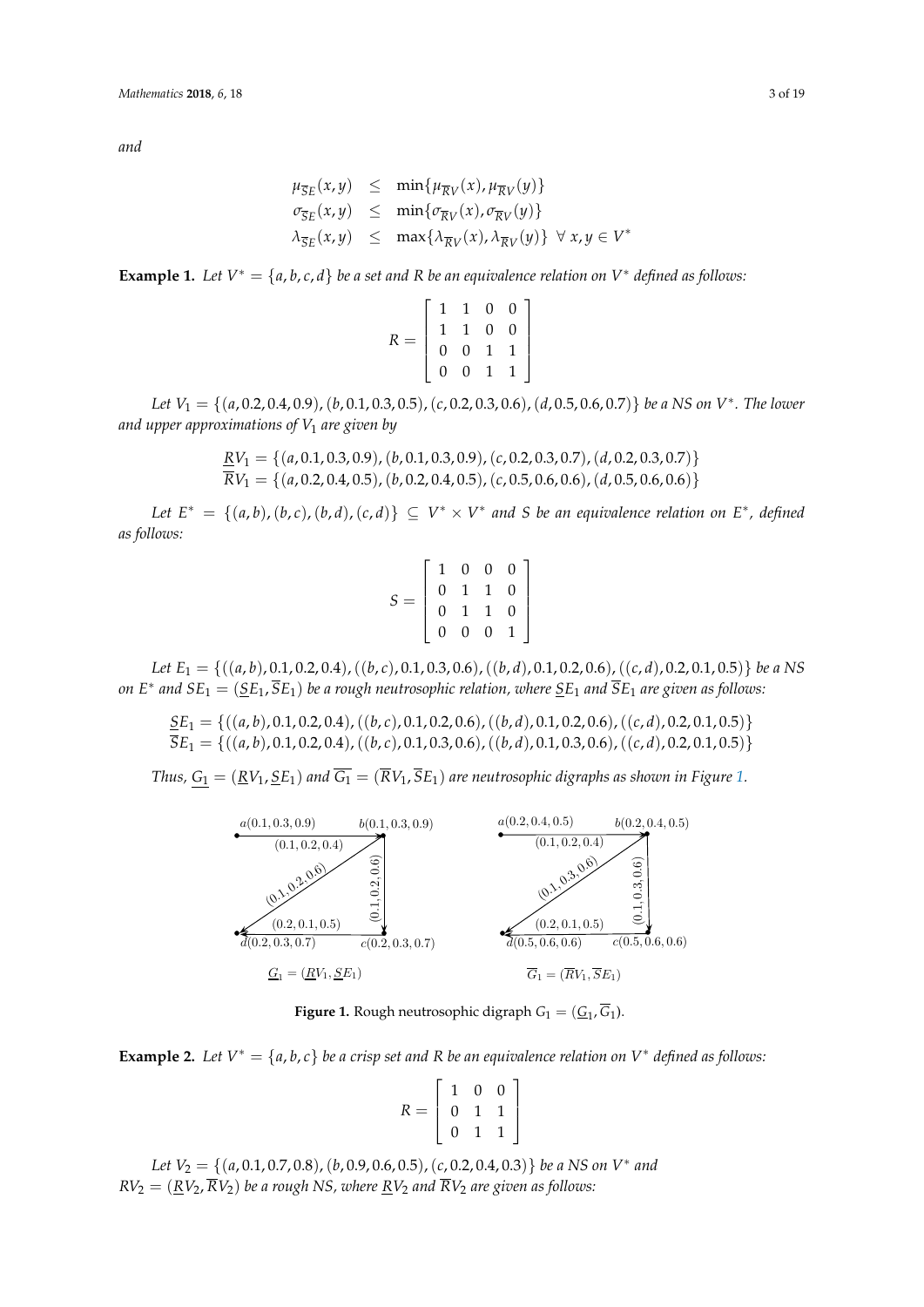$$
\frac{RV_2}{RV_2} = \{(a, 0.1, 0.7, 0.8), (b, 0.2, 0.4, 0.5), (c, 0.2, 0.4, 0.5)\}\
$$

$$
\overline{RV}_2 = \{(a, 0.1, 0.7, 0.8), (b, 0.9, 0.6, 0.3), (c, 0.9, 0.6, 0.3)\}
$$

Let  $E^* = \{(a,b),(b,c)\} \subseteq V^* \times V^*$  and S be an equivalence relation on  $E^*$  defined as follows:

$$
S = \left[ \begin{array}{cc} 1 & 0 \\ 0 & 1 \end{array} \right]
$$

*Let E*<sup>2</sup> = {((*a*, *b*), 0.1, 0.4, 0.7),((*b*, *c*), 0.2, 0.3, 0.2)} *be a NS on E*<sup>∗</sup> *; then by definition we have* Let  $E_2 = \{$ 

$$
\frac{SE_2}{SE_2} = \{ ((a, b), 0.1, 0.4, 0.7), ((b, c), 0.2, 0.3, 0.2) \}
$$
  

$$
\overline{SE}_2 = \{ ((a, b), 0.1, 0.4, 0.7), ((b, c), 0.2, 0.3, 0.2) \}
$$

<span id="page-3-0"></span>Thus,  $G_2=(\underline{R}V_2, \underline{S}E_2)$  and  $\overline{G_2}=(\overline{R}V_2, \overline{S}E_2)$  are neutrosophic digraphs as shown in Figure 2.



**Figure 2.** Rough neutrosophic digraph  $G_2 = (\underline{G}_2, G_2)$ .

**Definition 5.** Let  $G_1 = (G_1, G_1)$  and  $G_2 = (G_2, G_2)$  be two rough neutrosophic digraphs on a set  $V^*$ . Then the lexicographic product of  $G_1$  and  $G_2$  is a rough neutrosophic digraph  $G=G_1\odot G_2=(\underline{G}_1\odot \underline{G}_2, G_1\odot G_2)$ ,  $\omega$ here  $\underline{G}_1 \odot \underline{G}_2 = (\underline{R}V_1 \odot \underline{R}V_2, \underline{S}E_1 \odot \underline{S}E_2)$  and  $G_1 \odot G_2 = (RV_1 \odot RV_2, SE_1 \odot SE_2)$  are neutrosophic *digraphs, respectively, such that*

(1) 
$$
\mu_{KV_1 \odot KV_2}(x_1, x_2) = \min{\{\mu_{KV_1}(x_1), \mu_{KV_2}(x_2)\}}
$$
  
\n $\sigma_{KV_1 \odot KV_2}(x_1, x_2) = \min{\{\sigma_{KV_1}(x_1), \mu_{KV_2}(x_2)\}}$   
\n $\lambda_{KV_1 \odot KV_2}(x_1, x_2) = \max{\{\lambda_{KV_1}(x_1), \mu_{KV_2}(x_2)\}} \forall (x_1, x_2) \in \underline{RV}_1 \times \underline{RV}_2$   
\n $\mu_{SE_1 \odot SE_2}((x, x_2), (x, y_2)) = \min{\{\mu_{KV_1}(x), \mu_{SE_2}(x_2, y_2)\}}$   
\n $\sigma_{SE_1 \odot SE_2}((x, x_2), (x, y_2)) = \min{\{\sigma_{KV_1}(x), \sigma_{SE_2}(x_2, y_2)\}}$   
\n $\lambda_{SE_1 \odot SE_2}((x, x_2), (y_1, y_2)) = \max{\{\lambda_{KV_1}(x), \lambda_{SE_2}(x_2, y_2)\}}$   
\n $\mu_{SE_1 \odot SE_2}((x_1, x_2), (y_1, y_2)) = \min{\{\mu_{SE_1}(x_1, y_1), \mu_{SE_2}(x_2, y_2)\}}$   
\n $\sigma_{SE_1 \odot SE_2}((x_1, x_2), (y_1, y_2)) = \min{\{\sigma_{SE_1}(x_1, y_1), \sigma_{SE_2}(x_2, y_2)\}}$   
\n $\lambda_{SE_1 \odot SE_2}((x_1, x_2), (y_1, y_2)) = \max{\{\lambda_{EV_1}(x_1), \mu_{KV_2}(x_2)\}}$   
\n $\lambda_{SE_1 \odot SE_2}((x_1, x_2), (y_1, y_2)) = \max{\{\lambda_{EV_1}(x_1), \mu_{KV_2}(x_2)\}}$   
\n $\lambda_{\overline{RV_1} \odot \overline{RV_2}(x_1, x_2)} = \min{\{\sigma_{\overline{RV_1}(x_1), \mu_{\overline{RV_2}(x_2)\}}$   
\n $\lambda_{\overline{RV_$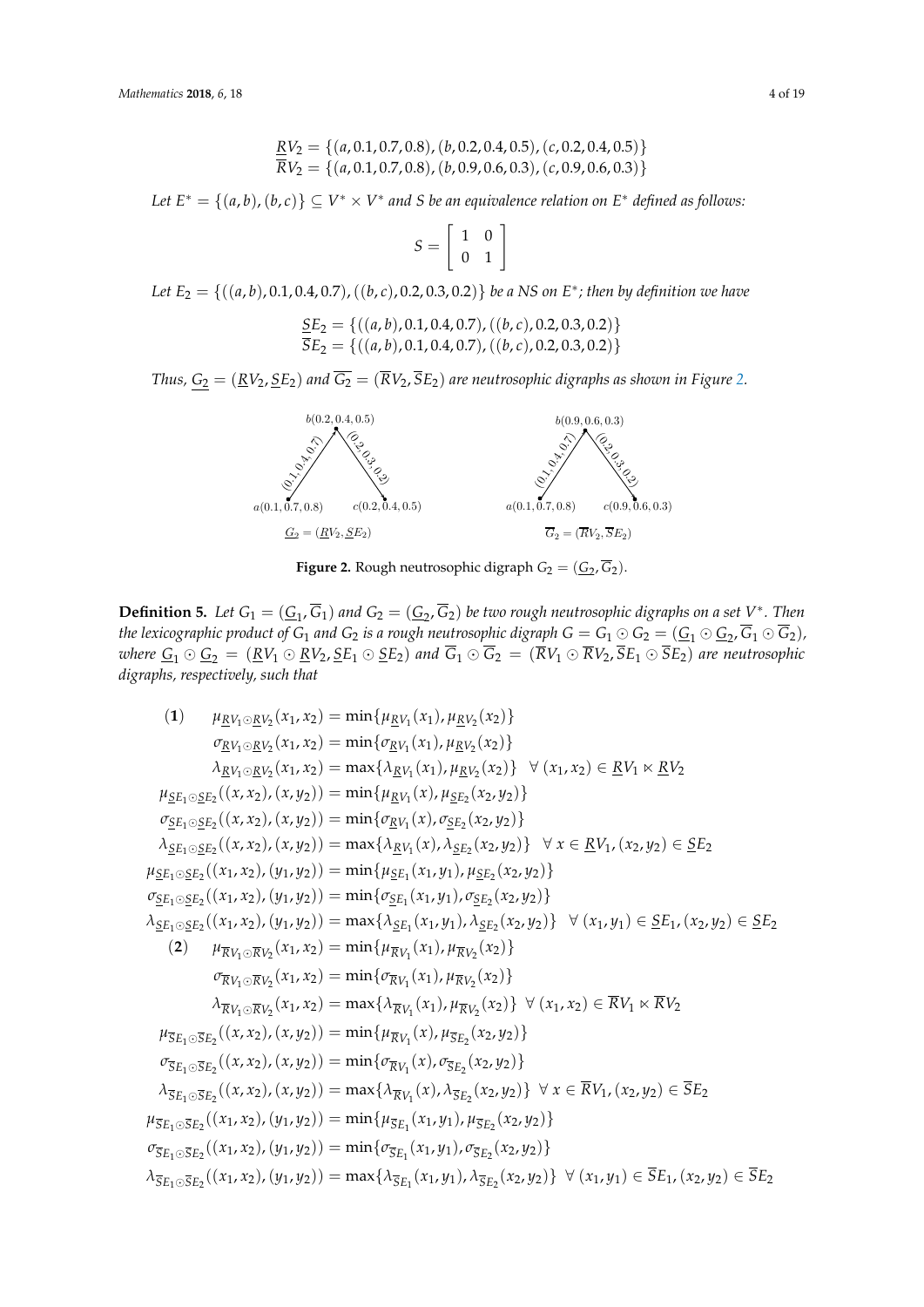**Example 3.** *Consider the two rough neutrosophic digraphs G*<sup>1</sup> *and G*<sup>2</sup> *as shown in Figures [1](#page-2-0) and [2.](#page-3-0) The lexicographic product of*  $G_1$  *and*  $G_2$  *is*  $G = G_1 \odot G_2 = (G_1 \odot G_2, G_1 \odot G_2)$ *, where*  $G_1 \odot G_2 =$  $(RV_1 \odot RV_2, \underline{S}E_1 \odot \underline{S}E_2)$  and  $\overline{G}_1 \odot \overline{G}_2 = (\overline{R}V_1 \odot \overline{R}V_2, \overline{S}E_1 \odot \overline{S}E_2)$  are neutrosophic digraphs as shown *in Figures [3](#page-4-0) and [4.](#page-4-1)*

<span id="page-4-0"></span>

**Figure 4.** Neutrosophic digraph  $\overline{G}_1 \odot \overline{G}_2 = (\overline{R}V_1 \odot \overline{R}V_2, \overline{S}E_1 \odot \overline{S}E_2)$ .

<span id="page-4-1"></span> $\mathord{\text{--}}$ 

**Theorem 1.** The lexicographic product of two rough neutrosophic digraphs is a rough neutrosophic digraph.<br>

**Proof.** Let  $G_1 = (\underline{G}_1, \overline{G}_1)$  and  $G_2 = (\underline{G}_2, \overline{G}_2)$  be two rough neutrosophic digraphs. Let  $G = G_1 \odot G_2 = (\underline{G_1} \odot \underline{G_2}, \overline{G_1} \odot \overline{G_2})$  be the lexicographic product of  $G_1$  and  $G_2$ , where  $\underline{G}_1 \odot \underline{G}_2 = (\underline{R}V_1 \odot \underline{R}V_2, \underline{S}E_1 \odot \underline{S}E_2)$  and  $\overline{G}_1 \odot \overline{G}_2 = (\overline{R}V_1 \odot \overline{R}V_2, \overline{S}E_1 \odot \overline{S}E_2)$ . To prove<br>that  $C = C_1 \odot \overline{C}_2$  is a rough pour positional distant it is enough to sh that  $G = G_1 \odot G_2$  is a rough neutrosophic digraph, it is enough to show that  $\underline{SE}_1 \odot \underline{SE}_2$  and  $SE_1 \odot SE_2$ are neutrosophic relations on  $\underline{RV}_1 \odot \underline{RV}_2$  and  $\overline{RV}_1 \odot \overline{RV}_2$ , respectively. First, we show that  $\underline{SE}_1 \odot \underline{SE}_2$ <br>are neutrosophic relations on  $\underline{RV}_1 \odot \underline{RV}_2$  and  $\overline{RV}_1 \odot \overline{RV}_2$ , respectively. First, λSE1⊙SE<sup>2</sup>  $(2, 2)$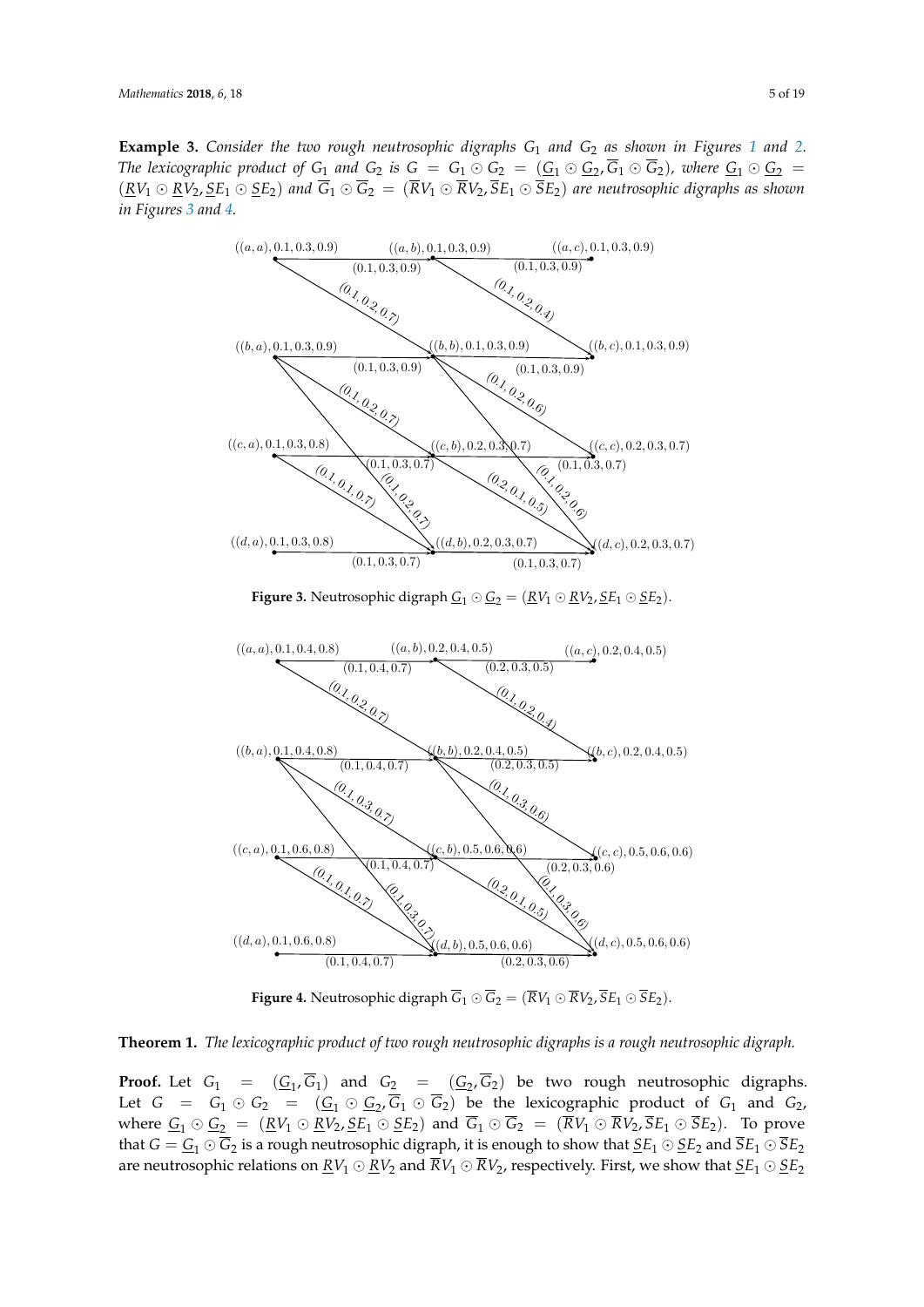is a neutrosophic relation on  $\underline{RV}_1 \odot \underline{RV}_2$ .

If *x* ∈ <u>*R*V<sub>1</sub>, (*x*<sub>2</sub>, *y*<sub>2</sub>) ∈ <u>S</u>E<sub>2</sub>, then</u>  $\mu_{\underline{SE}_1 \odot \underline{SE}_2}((x, x_2), (x, y_2)) = \mu_{\underline{RV}_1}(x) \wedge \mu_{\underline{SE}_2}(x_2, y_2)$  $≤ μ<sub>RV<sub>1</sub></sub>(x) ∧ (μ<sub>RV<sub>2</sub></sub>(x<sub>2</sub>) ∧ μ<sub>RV<sub>2</sub></sub>(y<sub>2</sub>))$  $= (\mu_{\underline{R}V_1}(x) \wedge \mu_{\underline{R}V_2}(x_2)) \wedge (\mu_{\underline{R}V_1}(x) \wedge \mu_{\underline{R}V_2}(y_2))$  $= \mu_{\underline{R}V_1 \odot \underline{R}V_2}(x, x_2) \wedge \mu_{\underline{R}V_1 \odot \underline{R}V_2}(x, y_2)$  $\mu_{\underline{SE}_1 \odot \underline{SE}_2}((x, x_2), (x, y_2)) \le \min\{\mu_{\underline{RV}_1 \odot \underline{RV}_2}(x, x_2), \mu_{\underline{RV}_1 \odot \underline{RV}_2}(x, y_2)\}$  $\sigma_{\underline{S}E_1 \odot \underline{S}E_2}((x, x_2), (x, y_2)) = \sigma_{\underline{R}V_1}(x) \wedge \sigma_{\underline{S}E_2}(x_2, y_2)$  $\leq$  *σ*<sub>*RV*1</sub></sub>(*x*) ∧ (*σ*<sub>*RV*2</sub>(*x*<sub>2</sub>) ∧ *σ*<sub>*RV*2</sub>(*y*<sub>2</sub>))  $= (\sigma_{\underline{R}V_1}(x) \wedge \sigma_{\underline{R}V_2}(x_2)) \wedge (\sigma_{\underline{R}V_1}(x) \wedge \sigma_{\underline{R}V_2}(y_2))$  $= \sigma_{\underline{R}V_1 \odot \underline{R}V_2}(x, x_2) \wedge \sigma_{\underline{R}V_1 \odot \underline{R}V_2}(x, y_2)$  $\sigma_{\underline{S}E_1 \odot \underline{S}E_2}((x, x_2), (x, y_2)) \le \min\{\sigma_{\underline{R}V_1 \odot \underline{R}V_2}(x, x_2), \sigma_{\underline{R}V_1 \odot \underline{R}V_2}(x, y_2)\}$  $\lambda_{\underline{S}E_1 \odot \underline{S}E_2}((x, x_2), (x, y_2)) = \lambda_{\underline{R}V_1}(x) \vee \lambda_{\underline{S}E_2}(x_2, y_2)$  $\leq \lambda_{\underline{R}V_1}(x) \vee (\lambda_{\underline{R}V_2}(x_2) \vee \lambda_{\underline{R}V_2}(y_2))$  $= (\lambda_{\underline{R}V_1}(x) \vee \lambda_{\underline{R}V_2}(x_2)) \vee (\lambda_{\underline{R}V_1}(x) \vee \lambda_{\underline{R}V_2}(y_2))$  $= \lambda_{\underline{R}V_1 \odot \underline{R}V_2}(x, x_2) \vee \lambda_{\underline{R}V_1 \odot \underline{R}V_2}(x, y_2)$  $\lambda_{\underline{S}E_1 \odot \underline{S}E_2}((x, x_2), (x, y_2)) \le \max\{\lambda_{\underline{R}V_1 \odot \underline{R}V_2}(x, x_2), \lambda_{\underline{R}V_1 \odot \underline{R}V_2}(x, y_2)\}$ 

If  $(x_1, y_1)$  ∈  $SE<sub>1</sub>, (x_2, y_2)$  ∈  $SE<sub>2</sub>$ , then</u></u>

$$
\mu_{\text{SE}_1 \odot \text{SE}_2}((x_1, x_2), (y_1, y_2)) = \mu_{\text{SE}_1}(x_1, y_1) \wedge \mu_{\text{SE}_2}(x_2, y_2)
$$
\n
$$
\leq (\mu_{\text{RV}_1}(x_1) \wedge \mu_{\text{RV}_1}(y_1)) \wedge (\mu_{\text{RV}_2}(x_2) \wedge \mu_{\text{RV}_2}(y_2))
$$
\n
$$
= (\mu_{\text{RV}_1}(x_1) \wedge \mu_{\text{RV}_1}(y_1)) \wedge (\mu_{\text{RV}_1}(y_1) \wedge \mu_{\text{RV}_2}(y_2))
$$
\n
$$
= \mu_{\text{RV}_1 \odot \text{RV}_2}(x_1, x_2) \wedge \mu_{\text{RV}_1 \odot \text{RV}_2}(y_1, y_2)
$$
\n
$$
\mu_{\text{SE}_1 \odot \text{SE}_2}((x_1, x_2), (y_1, y_2)) \leq \min{\{\mu_{\text{RV}_1 \odot \text{RV}_2}(x_1, x_2), \mu_{\text{RV}_1 \odot \text{RV}_2}(y_1, y_2)\}}
$$
\n
$$
\sigma_{\text{SE}_1 \odot \text{SE}_2}((x_1, x_2), (y_1, y_2)) = \sigma_{\text{SE}_1}(x_1, y_1) \wedge \sigma_{\text{SE}_2}(x_2, y_2)
$$
\n
$$
\leq (\sigma_{\text{RV}_1}(x_1) \wedge \sigma_{\text{RV}_1}(y_1)) \wedge (\sigma_{\text{RV}_2}(x_2) \wedge \sigma_{\text{RV}_2}(y_2))
$$
\n
$$
= (\sigma_{\text{RV}_1}(x_1) \wedge \sigma_{\text{RV}_2}(x_2)) \wedge (\sigma_{\text{RV}_1}(y_1) \wedge \sigma_{\text{RV}_2}(y_2))
$$
\n
$$
= \sigma_{\text{RV}_1 \odot \text{RV}_2}(x_1, x_2) \wedge \sigma_{\text{RV}_1 \odot \text{RV}_2}(y_1, y_2)
$$
\n
$$
\sigma_{\text{SE}_1 \odot \text{SE}_2}((x_1, x_2), (y_1, y_2)) \leq \min{\{\
$$

Thus, from the above, it is clear that  $\underline{SE}_1 \odot \underline{SE}_2$  is a neutrosophic relation on  $\underline{RV}_1 \odot \underline{RV}_2$ . Similarly, we can show that  $\overline{S}E_1 \odot \overline{S}E_2$  is a neutrosophic relation on  $\overline{R}V_1 \odot \overline{R}V_2$ . Hence,  $G = (\underline{G}_1 \odot \underline{G}_2, G_1 \odot G_2)$  is a rough neutrosophic digraph.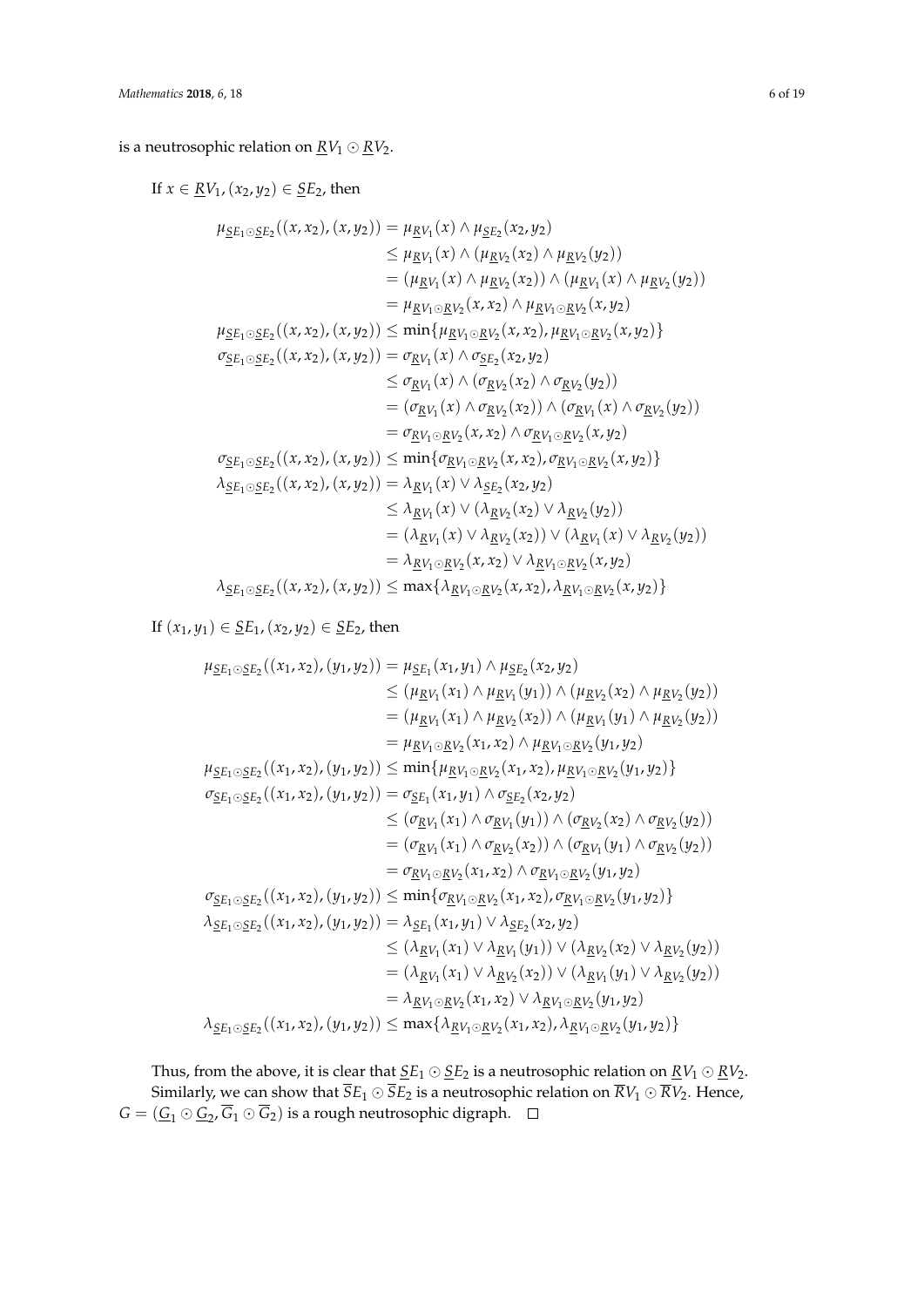**Definition 6.** *The strong product of two rough neutrosophic digraphs G*<sup>1</sup> *and G*<sup>2</sup> *is a rough neutrosophic* digraph  $G = G_1 \boxtimes G_2 = (\underline{G}_1 \boxtimes \underline{G}_2, G_1 \boxtimes G_2)$ , where  $\underline{G}_1 \boxtimes \underline{G}_2 = (\underline{R}V_1 \boxtimes \underline{R}V_2, \underline{S}E_1 \boxtimes \underline{S}E_2)$  and  $G_1 \boxtimes G_2 =$  $(RV_1 \boxtimes RV_2, SE_1 \boxtimes SE_2)$  are neutrosophic digraphs, respectively, such that

(1) 
$$
\mu_{EV_1 \boxtimes RV_2}(x, y) = \min{\mu_{EV_1}(x), \mu_{EV_2}(y)}
$$
  
\n $\sigma_{RV_1 \boxtimes RV_2}(x, y) = \min{\sigma_{EV_1}(x), \sigma_{EV_2}(y)}$   
\n $\lambda_{RV_1 \boxtimes RV_2}(x, y) = \max{\lambda_{RV_1}(x), \lambda_{RV_2}(y)} \quad \forall (x, y) \in RV_1 \times RV_2$   
\n $\mu_{SE_1 \boxtimes SE_2}((x, x_2), (x, y_2)) = \min{\mu_{EV_1}(x), \mu_{SE_2}(x_2, y_2)}$   
\n $\sigma_{SE_1 \boxtimes SE_2}((x, x_2), (x, y_2)) = \min{\sigma_{EV_1}(x), \sigma_{SE_2}(x_2, y_2)}$   
\n $\lambda_{SE_1 \boxtimes SE_2}((x, x_2), (x, y_2)) = \max{\lambda_{EV_1}(x), \lambda_{SE_2}(x_2, y_2)} \quad \forall x \in RV_1, (x_2, y_2) \in SE_2$   
\n $\mu_{SE_1 \boxtimes SE_2}((x_1, y), (y_1, y)) = \min{\mu_{SE_1}(x_1, y_1), \mu_{EV_2}(y)}$   
\n $\sigma_{SE_1 \boxtimes SE_2}((x_1, y), (y_1, y)) = \min{\sigma_{SE_1}(x_1, y_1), \sigma_{EV_2}(y)}$   
\n $\lambda_{SE_1 \boxtimes SE_2}((x_1, y), (y_1, y)) = \max{\lambda_{SE_1}(x_1, y_1), \sigma_{EV_2}(y)}$   
\n $\mu_{SE_1 \boxtimes SE_2}((x_1, x_2), (y_1, y_2)) = \min{\mu_{SE_1}(x_1, y_1), \mu_{SE_2}(x_2, y_2)}$   
\n $\sigma_{SE_1 \boxtimes SE_2}((x_1, x_2), (y_1, y_2)) = \min{\sigma_{SE_1}(x_1, y_1), \sigma_{SE_2}(x_2, y_2)}$   
\n $\sigma_{SE_1 \boxtimes SE_2}((x_1, x_2), (y_1, y_2)) = \max{\lambda_{SE_1}(x_1, y_1), \sigma_{SE_2}(x_2, y_2)}$   
\n

(2) 
$$
\mu_{\overline{R}V_1 \boxtimes \overline{R}V_2}(x,y) = \min\{\mu_{\overline{R}V_1}(x), \mu_{\overline{R}V_2}(y)\}
$$
\n
$$
\sigma_{\overline{R}V_1 \boxtimes \overline{R}V_2}(x,y) = \min\{\sigma_{\overline{R}V_1}(x), \sigma_{\overline{R}V_2}(y)\}
$$
\n
$$
\lambda_{\overline{R}V_1 \boxtimes \overline{R}V_2}(x,y) = \max\{\lambda_{\overline{R}V_1}(x), \lambda_{\overline{R}V_2}(y)\} \quad \forall (x,y) \in \overline{R}V_1 \times \overline{R}V_2
$$
\n
$$
\mu_{\overline{S}E_1 \boxtimes \overline{S}E_2}((x,x_2),(x,y_2)) = \min\{\mu_{\overline{R}V_1}(x), \mu_{\overline{S}E_2}(x_2,y_2)\}
$$
\n
$$
\sigma_{\overline{S}E_1 \boxtimes \overline{S}E_2}((x,x_2),(x,y_2)) = \max\{\lambda_{\overline{R}V_1}(x), \sigma_{\overline{S}E_2}(x_2,y_2)\} \quad \forall x \in \overline{R}V_1, (x_2,y_2) \in \overline{S}E_2
$$
\n
$$
\mu_{\overline{S}E_1 \boxtimes \overline{S}E_2}((x_1,y),(y_1,y)) = \min\{\mu_{\overline{S}E_1}(x_1,y_1), \mu_{\overline{R}V_2}(y)\}
$$
\n
$$
\sigma_{\overline{S}E_1 \boxtimes \overline{S}E_2}((x_1,y),(y_1,y)) = \min\{\sigma_{\overline{S}E_1}(x_1,y_1), \sigma_{\overline{R}V_2}(y)\}
$$
\n
$$
\lambda_{\overline{S}E_1 \boxtimes \overline{S}E_2}((x_1,y),(y_1,y)) = \max\{\lambda_{\overline{S}E_1}(x_1,y_1), \lambda_{\overline{R}V_2}(y)\}
$$
\n
$$
\lambda_{\overline{S}E_1 \boxtimes \overline{S}E_2}((x_1,y),(y_1,y)) = \max\{\lambda_{\overline{S}E_1}(x_1
$$

**Example 4.** *Consider the two rough neutrosophic digraphs G*<sup>1</sup> *and G*<sup>2</sup> *as shown in Figures [1](#page-2-0) and [2.](#page-3-0) The strong* product of  $G_1$  and  $G_2$  is  $G=G_1\boxtimes G_2=(\underline{G}_1\boxtimes \underline{G}_2, G_1\boxtimes G_2)$ , where  $\underline{G}_1\boxtimes \underline{G}_2=(\underline{R}V_1\boxtimes \underline{R}V_2, \underline{S}E_1\boxtimes \underline{S}E_2)$ and  $G_1 \boxtimes G_2 = (Rv_1 \boxtimes RV_2, SE_1 \boxtimes SE_2)$  are neutrosophic digraphs as shown in Figures [5](#page-7-0) and [6.](#page-7-1)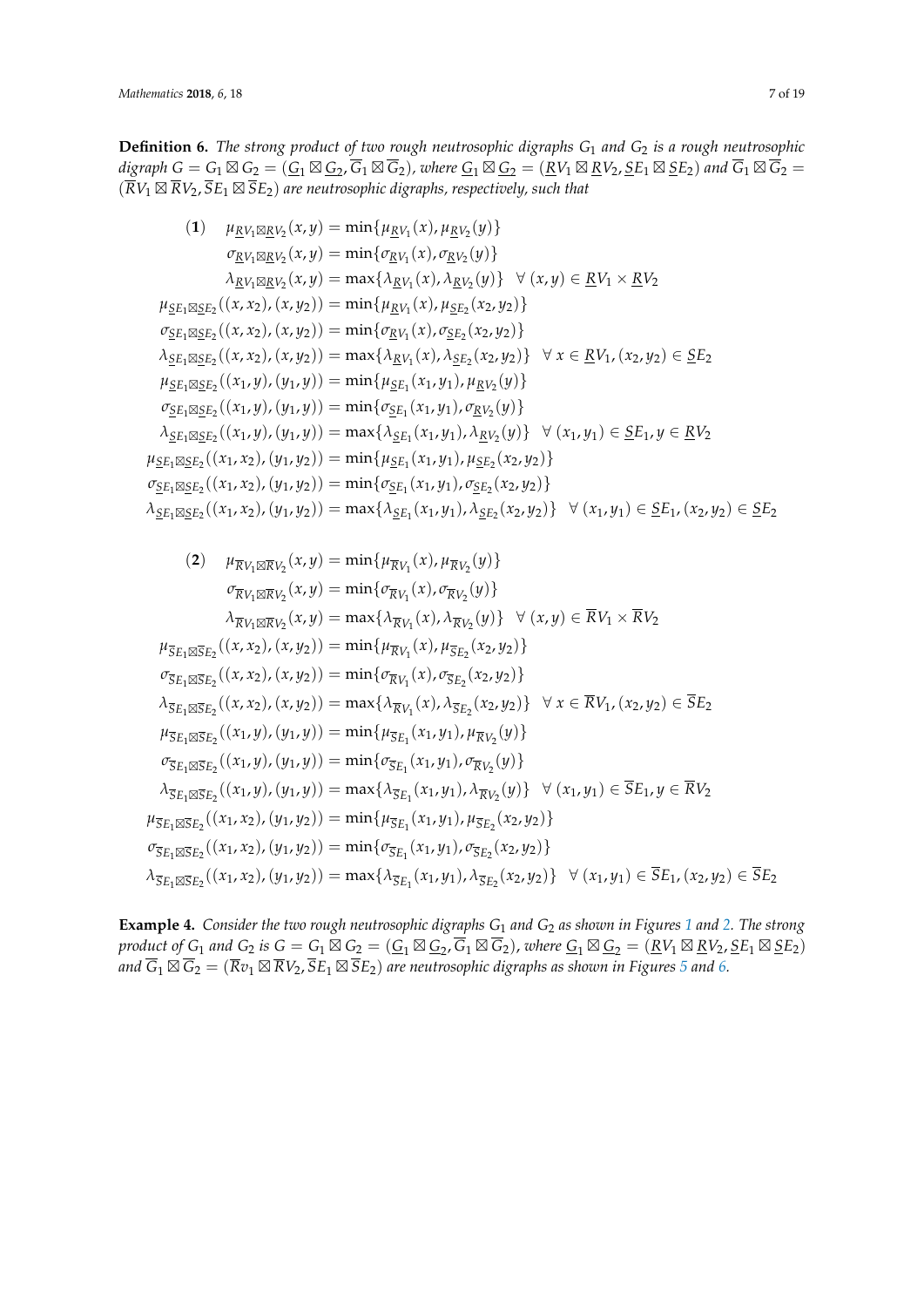<span id="page-7-0"></span>

**Figure 5.** Neutrosophic digraph  $G_1 \boxtimes G_2$ .

<span id="page-7-1"></span>

**Figure 6.** Neutrosophic digraph  $G_1 \boxtimes G_2$ .

**Theorem 2.** *The strong product of two rough neutrosophic digraphs is a rough neutrosophic digraph.* 

relations on RV<sup>1</sup> ⊠ RV<sup>2</sup> and RV<sup>1</sup> ⊠ RV2, respectively. First, we show that SE<sup>1</sup> ⊠ SE<sup>2</sup> is a **Proof.** Let  $G_1 = (G_1, G_1)$  and  $G_2 = (G_2, G_2)$  be two rough neutrosophic digraphs. Let  $G = G_1 \boxtimes G_2 =$  $(G_1 \boxtimes G_2, G_1 \boxtimes G_2)$  be the strong product of  $G_1$  and  $G_2$ , where  $G_1 \boxtimes G_2 = (RV_1 \boxtimes RV_2, \underline{SE}_1 \boxtimes \underline{SE}_2)$ it is enough to show that  $\underline{SE}_1 \boxtimes \underline{SE}_2$  and  $\overline{SE}_1 \boxtimes \overline{SE}_2$  are neutrosophic relations on  $\underline{RV}_1 \boxtimes \underline{RV}_2$  and  $\overline{R}V_1 \boxtimes \overline{R}V_2$ , respectively. First, we show that  $\underline{SE}_1 \boxtimes \underline{SE}_2$  is a neutrosophic relation on  $\underline{RV}_1 \boxtimes \underline{RV}_2$ . and  $G_1 \boxtimes G_2 = (RV_1 \boxtimes RV_2, SE_1 \boxtimes SE_2)$ . To prove that  $G = \underline{G}_1 \boxtimes G_2$  is a rough neutrosophic digraph,

If *x* ∈ *RV*<sub>1</sub>, (*x*<sub>2</sub>, *y*<sub>2</sub>) ∈ *SE*<sub>2</sub>, then

$$
\mu_{\underline{SE}_1 \boxtimes \underline{SE}_2}((x, x_2), (x, y_2)) = \mu_{\underline{RV}_1}(x) \land \mu_{\underline{SE}_2}(x_2, y_2)
$$
\n
$$
\leq \mu_{\underline{RV}_1}(x) \land (\mu_{\underline{RV}_2}(x_2) \land \mu_{\underline{RV}_2}(y_2))
$$
\n
$$
= (\mu_{\underline{RV}_1}(x) \land \mu_{\underline{RV}_2}(x_2)) \land (\mu_{\underline{RV}_1}(x) \land \mu_{\underline{RV}_2}(y_2))
$$
\n
$$
= \mu_{\underline{RV}_1 \boxtimes \underline{RV}_2}(x, x_2) \land \mu_{\underline{RV}_1 \boxtimes \underline{RV}_2}(x, y_2)
$$
\n
$$
\mu_{\underline{SE}_1 \boxtimes \underline{SE}_2}((x, x_2), (x, y_2)) \leq \min\{\mu_{\underline{RV}_1 \boxtimes \underline{RV}_2}(x, x_2), \mu_{\underline{RV}_1 \boxtimes \underline{RV}_2}(x, y_2)\}
$$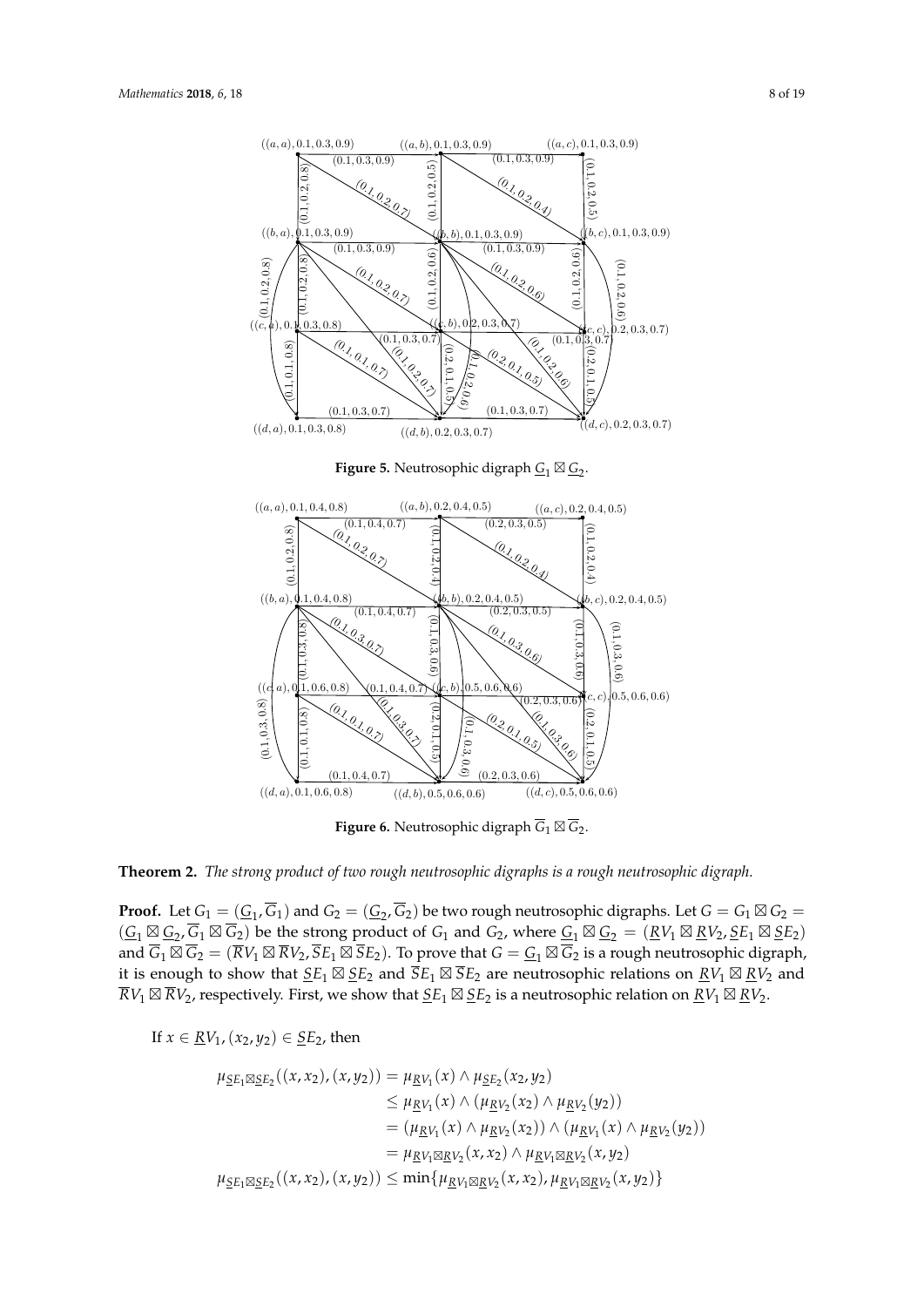$$
\sigma_{\underline{SE}_1 \boxtimes \underline{SE}_2}((x, x_2), (x, y_2)) = \sigma_{\underline{RV}_1}(x) \land \sigma_{\underline{SE}_2}(x_2, y_2)
$$
\n
$$
\leq \sigma_{\underline{RV}_1}(x) \land (\sigma_{\underline{RV}_2}(x_2) \land \sigma_{\underline{RV}_2}(y_2))
$$
\n
$$
= (\sigma_{\underline{RV}_1}(x) \land \sigma_{\underline{RV}_2}(x_2)) \land (\sigma_{\underline{RV}_1}(x) \land \sigma_{\underline{RV}_2}(y_2))
$$
\n
$$
= \sigma_{\underline{RV}_1 \boxtimes \underline{RV}_2}(x, x_2) \land \sigma_{\underline{RV}_1 \boxtimes \underline{RV}_2}(x, y_2)
$$
\n
$$
\sigma_{\underline{SE}_1 \boxtimes \underline{SE}_2}((x, x_2), (x, y_2)) \leq \min\{\sigma_{\underline{RV}_1 \boxtimes \underline{RV}_2}(x, x_2), \sigma_{\underline{RV}_1 \boxtimes \underline{RV}_2}(x, y_2)\}
$$
\n
$$
\lambda_{\underline{SE}_1 \boxtimes \underline{SE}_2}((x, x_2), (x, y_2)) = \lambda_{\underline{RV}_1}(x) \lor \lambda_{\underline{SE}_2}(x_2, y_2)
$$
\n
$$
\leq \lambda_{\underline{RV}_1}(x) \lor (\lambda_{\underline{RV}_2}(x_2) \lor \lambda_{\underline{RV}_2}(y_2))
$$
\n
$$
= (\lambda_{\underline{RV}_1}(x) \lor \lambda_{\underline{RV}_2}(x_2)) \lor (\lambda_{\underline{RV}_1}(x) \lor \lambda_{\underline{RV}_2}(y_2))
$$
\n
$$
= \lambda_{\underline{RV}_1 \boxtimes \underline{RV}_2}(x, x_2) \lor \lambda_{\underline{RV}_1 \boxtimes \underline{RV}_2}(x, y_2)
$$
\n
$$
\lambda_{\underline{SE}_1 \boxtimes \underline{SE}_2}((x, x_2), (x, y_2)) \leq \max\{\lambda_{\underline{RV}_1 \boxtimes \underline{RV}_2}(x, x_2), \lambda_{\underline{RV}_1 \boxtimes \underline{RV}_2}(x, y_2)\}
$$

If  $x_1y_1 \in \underline{SE}_1$ ,  $z \in \underline{RV}_2$ , then

$$
\mu_{\text{SE}_1 \boxtimes \text{SE}_2}(x_1, z)(y_1, z) = \mu_{\text{SE}_1}(x_1, y_1) \wedge \mu_{\text{RV}_2}(z) \n&\leq (\mu_{\text{RV}_1}(x_1) \wedge \mu_{\text{RV}_1}(y_1)) \wedge \mu_{\text{RV}_2}(z) \n&= (\mu_{\text{RV}_1}(x_1) \wedge \mu_{\text{RV}_2}(z)) \wedge (\mu_{\text{RV}_1}(y_1) \wedge \mu_{\text{RV}_2}(z)) \n= \mu_{\text{RV}_1 \boxtimes \text{RV}_2}(x_1, z) \wedge \mu_{\text{RV}_1 \boxtimes \text{RV}_2}(y_1, z) \n\mu_{\text{SE}_1 \boxtimes \text{SE}_2}(x_1, z)(y_1, z) \leq \min{\{\mu_{\text{RV}_1 \boxtimes \text{RV}_2}(x_1, z), \mu_{\text{RV}_1 \boxtimes \text{RV}_2}(y_1, z)\}} \n\sigma_{\text{SE}_1 \boxtimes \text{SE}_2}(x_1, z)(y_1, z) = \sigma_{\text{SE}_1}(x_1, y_1) \wedge \sigma_{\text{RV}_2}(z) \n&\leq (\sigma_{\text{RV}_1}(x_1) \wedge \sigma_{\text{RV}_1}(y_1)) \wedge \sigma_{\text{RV}_2}(z) \n&= (\sigma_{\text{RV}_1}(x_1) \wedge \sigma_{\text{RV}_2}(z)) \wedge (\sigma_{\text{RV}_1}(y_1) \wedge \sigma_{\text{RV}_2}(z)) \n= \sigma_{\text{RV}_1 \boxtimes \text{RV}_2}(x_1, z) \wedge \sigma_{\text{RV}_1 \boxtimes \text{RV}_2}(y_1, z) \n\sigma_{\text{SE}_1 \boxtimes \text{SE}_2}(x_1, z)(y_1, z) \leq \min{\{\sigma_{\text{RV}_1 \boxtimes \text{RV}_2}(x_1, z), \sigma_{\text{RV}_1 \boxtimes \text{RV}_2}(y_1, z)\}} \n\lambda_{\text{SE}_1 \boxtimes \text{SE}_2}(x_1, z)(y_1, z) = \lambda_{\text{SE}_1}(x_1, y_1) \vee \lambda_{\text{RV}_2}(z) \n&\leq (\lambda_{\text{RV
$$

If  $(x_1, y_1)$  ∈  $SE<sub>1</sub>, (x_2, y_2)$  ∈  $SE<sub>2</sub>$ , then</u></u>

$$
\mu_{\underline{SE}_{1} \boxtimes \underline{E}_{2}}((x_{1}, x_{2}), (y_{1}, y_{2})) = \mu_{\underline{SE}_{1}}(x_{1}, y_{1}) \wedge \mu_{\underline{SE}_{2}}(x_{2}, y_{2})
$$
\n
$$
\leq (\mu_{\underline{RV}_{1}}(x_{1}) \wedge \mu_{\underline{RV}_{1}}(y_{1})) \wedge (\mu_{\underline{RV}_{2}}(x_{2}) \wedge \mu_{\underline{RV}_{2}}(y_{2}))
$$
\n
$$
= (\mu_{\underline{RV}_{1}}(x_{1}) \wedge \mu_{\underline{RV}_{2}}(x_{2})) \wedge (\mu_{\underline{RV}_{1}}(y_{1}) \wedge \mu_{\underline{RV}_{2}}(y_{2}))
$$
\n
$$
= \mu_{\underline{RV}_{1} \boxtimes \underline{RV}_{2}}(x_{1}, x_{2}) \wedge \mu_{\underline{RV}_{1} \boxtimes \underline{RV}_{2}}(y_{1}, y_{2})
$$
\n
$$
\mu_{\underline{SE}_{1} \boxtimes \underline{SE}_{2}}((x_{1}, x_{2}), (y_{1}, y_{2})) \leq \min \{\mu_{\underline{RV}_{1} \boxtimes \underline{RV}_{2}}(x_{1}, x_{2}), \mu_{\underline{RV}_{1} \boxtimes \underline{RV}_{2}}(y_{1}, y_{2})\}
$$
\n
$$
\sigma_{\underline{SE}_{1} \boxtimes \underline{SE}_{2}}((x_{1}, x_{2}), (y_{1}, y_{2})) = \sigma_{\underline{SE}_{1}}(x_{1}, y_{1}) \wedge \sigma_{\underline{SE}_{2}}(x_{2}, y_{2})
$$
\n
$$
\leq (\sigma_{\underline{RV}_{1}}(x_{1}) \wedge \sigma_{\underline{RV}_{1}}(y_{1})) \wedge (\sigma_{\underline{RV}_{2}}(x_{2}) \wedge \sigma_{\underline{RV}_{2}}(y_{2}))
$$
\n
$$
= (\sigma_{\underline{RV}_{1}}(x_{1}) \wedge \sigma_{\underline{RV}_{2}}(x_{2})) \wedge (\sigma_{\underline{RV}_{1}}(y_{1}) \wedge \sigma_{\underline{RV}_{2}}(y_{2}))
$$
\n
$$
= \sigma_{\underline{RV}_{1} \boxtimes \underline{RV}_{2}}(x_{1}, x_{2}) \wedge \sigma_{\underline{RV}_{1} \boxtimes \underline{RV}_{2}}(y_{1}, y_{2})
$$
\n
$$
\sigma_{\
$$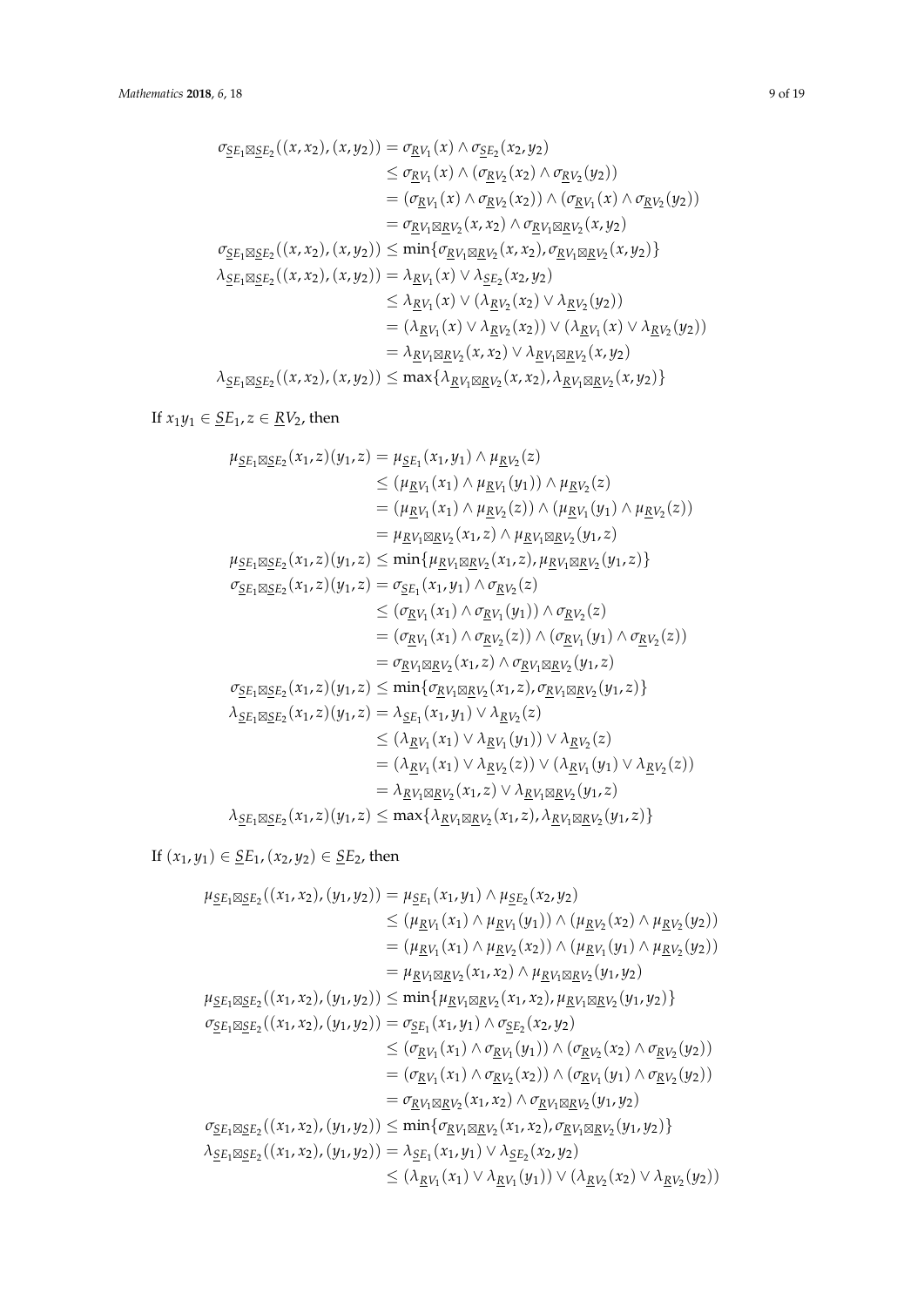$$
= (\lambda_{\underline{R}V_1}(x_1) \vee \lambda_{\underline{R}V_2}(x_2)) \vee (\lambda_{\underline{R}V_1}(y_1) \vee \lambda_{\underline{R}V_2}(y_2))
$$
  

$$
= \lambda_{\underline{R}V_1 \boxtimes \underline{R}V_2}(x_1, x_2) \vee \lambda_{\underline{R}V_1 \boxtimes \underline{R}V_2}(y_1, y_2)
$$
  

$$
\lambda_{\underline{S}E_1 \boxtimes \underline{S}E_2}((x_1, x_2), (y_1, y_2)) \le \max\{\lambda_{\underline{R}V_1 \boxtimes \underline{R}V_2}(x_1, x_2), \lambda_{\underline{R}V_1 \boxtimes \underline{R}V_2}(y_1, y_2)\}
$$

Thus, from the above, it is clear that  $\underline{S}E_1\boxtimes \underline{S}E_2$  is a neutrosophic relation on  $\underline{RV}_1\boxtimes \underline{RV}_2$ . Similarly, we can show that  $SE_1 \boxtimes SE_2$  is a neutrosophic relation on  $RV_1 \boxtimes RV_2$ . Hence,  $G = (\underline{G}_1 \boxtimes \underline{G}_2, G_1 \boxtimes G_2)$  is a rough neutrosophic digraph.

**Definition 7.** Let  $G_1 = (\underline{G}_1, G_1)$  and  $G_2 = (\underline{G}_2, G_2)$  be two rough neutrosophic digraphs on a set  $V^*$ . *Then the rejection of*  $G_1$  *and*  $G_2$  *is a rough neutrosophic digraph*  $G = G_1 | G_2 = (\underline{G_1} | \underline{G_2}, G_1 | G_2)$ *, where*  $G_1|G_2 = (RV_1|RV_2, SE_1|SE_2)$  and  $G_1|G_2 = (RV_1|RV_2, SE_1|SE_2)$  are neutrosophic digraphs, respectively, *such that*

(1) 
$$
\mu_{RV_1|RV_2}(x_1, x_2) = \min{\{\mu_{RV_1}(x_1), \mu_{RV_2}(x_2)\}}
$$
  
\n $\sigma_{RV_1|RV_2}(x_1, x_2) = \min{\{\sigma_{RV_1}(x_1), \mu_{RV_2}(x_2)\}}$   
\n $\lambda_{RV_1|RV_2}(x_1, x_2) = \max{\{\lambda_{RV_1}(x_1), \mu_{RV_2}(x_2)\}} \quad \forall (x_1, x_2) \in RV_1 \times RV_2$   
\n $\mu_{SE_1|SE_2}((x, x_2), (x, y_2)) = \min{\{\mu_{RV_1}(x), \mu_{RV_2}(x_2), \mu_{RV_2}(y_2)\}}$   
\n $\sigma_{SE_1|SE_2}((x, x_2), (x, y_2)) = \min{\{\sigma_{RV_1}(x), \sigma_{RV_2}(x_2), \sigma_{RV_2}(y_2)\}}$   
\n $\lambda_{SE_1|SE_2}((x, x_2), (x, y_2)) = \max{\{\lambda_{RV_1}(x), \lambda_{RV_2}(x_2), \lambda_{RV_2}(y_2)\}} \quad \forall x \in RV_1, (x_2, y_2) \notin SE_2$   
\n $\mu_{SE_1|SE_2}((x_1, z), (y_1, z)) = \min{\{\mu_{RV_1}(x_1), \mu_{RV_1}(y_1), \mu_{RV_2}(z)\}}$   
\n $\sigma_{SE_1|SE_2}((x_1, z), (y_1, z)) = \min{\{\sigma_{RV_1}(x_1), \sigma_{RV_1}(y_1), \sigma_{RV_2}(z)\}}$   
\n $\lambda_{SE_1|SE_2}((x_1, z), (y_1, z)) = \max{\{\lambda_{RV_1}(x_1), \lambda_{RV_1}(y_1), \lambda_{RV_2}(z)\}} \quad \forall (x_1, y_1) \notin SE_1, z \in RV_2$   
\n $\mu_{SE_1|SE_2}((x_1, x_2), (y_1, y_2)) = \min{\{\mu_{RV_1}(x_1), \mu_{RV_1}(y_1), \mu_{RV_2}(x_2), \mu_{RV_2}(y_2)\}}$   
\n $\sigma_{SE_1|SE_2}((x_1, x_2), (y_1, y_2)) = \min$ 

(2) 
$$
\mu_{\overline{R}V_1|\overline{R}V_2}(x_1, x_2) = \min{\{\mu_{\overline{R}V_1}(x_1), \mu_{\overline{R}V_2}(x_2)\}}
$$
  
\n $\sigma_{\overline{R}V_1|\overline{R}V_2}(x_1, x_2) = \min{\{\sigma_{\overline{R}V_1}(x_1), \mu_{\overline{R}V_2}(x_2)\}}$   
\n $\lambda_{\overline{R}V_1|\overline{R}V_2}(x_1, x_2) = \max{\{\lambda_{\overline{R}V_1}(x_1), \mu_{\overline{R}V_2}(x_2)\}} \forall (x_1, x_2) \in \overline{R}V_1 \times \overline{R}V_2$   
\n $\mu_{\overline{S}E_1|\overline{S}E_2}((x, x_2), (x, y_2)) = \min{\{\mu_{\overline{R}V_1}(x), \mu_{\overline{R}V_2}(x_2), \mu_{\overline{R}V_2}(y_2)\}}$   
\n $\sigma_{\overline{S}E_1|\overline{S}E_2}((x, x_2), (x, y_2)) = \min{\{\sigma_{\overline{R}V_1}(x), \sigma_{\overline{R}V_2}(x_2), \sigma_{\overline{R}V_2}(y_2)\}}$   
\n $\lambda_{\overline{S}E_1|\overline{S}E_2}((x, x_2), (x, y_2)) = \max{\{\lambda_{\overline{R}V_1}(x), \lambda_{\overline{R}V_2}(x_2), \lambda_{\overline{R}V_2}(y_2)\}} \forall x \in \overline{R}V_1, (x_2, y_2) \notin \overline{S}E_2$   
\n $\mu_{\overline{S}E_1|\overline{S}E_2}((x_1, z), (y_1, z)) = \min{\{\mu_{\overline{R}V_1}(x_1), \mu_{\overline{R}V_1}(y_1), \mu_{\overline{R}V_2}(z)\}}$   
\n $\sigma_{\overline{S}E_1|\overline{S}E_2}((x_1, z), (y_1, z)) = \max{\{\lambda_{\overline{R}V_1}(x_1), \sigma_{\overline{R}V_1}(y_1),$ 

**Example 5.** *Consider the two rough neutrosophic digraphs G*<sup>1</sup> *and G*<sup>2</sup> *as shown in Figures [7](#page-10-0) and [8.](#page-10-1) The rejection*  $\frac{\partial f}{\partial x}G_1$  *and*  $G_2$  *is*  $G = G_1 | G_2 = (G_1 | G_2, G_1 | G_2)$ *, where*  $G_1 | G_2 = (RV_1 | RV_2, SE_1 | SE_2)$  *and*  $\overline{G}_1|\overline{G}_2 = (\overline{R}V_1|\overline{R}V_2, \overline{S}E_1|\overline{S}E_2)$  are neutrosophic digraphs, as shown in Figures [9](#page-10-2) and [10.](#page-11-0)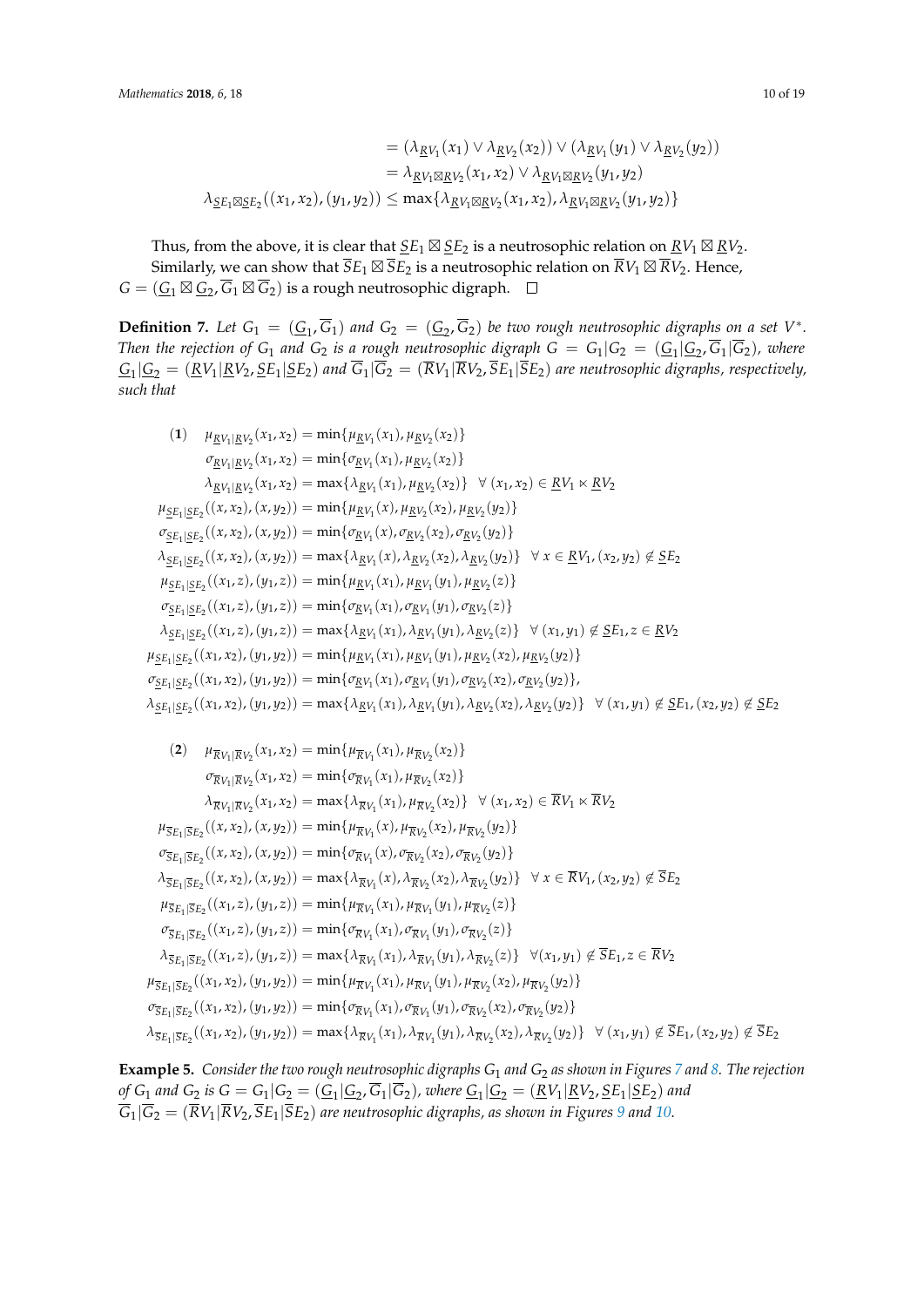<span id="page-10-0"></span>



<span id="page-10-1"></span>

**Figure 8.** Rough neutrosophic digraph  $G_2 = (\underline{G}_2, \overline{G}_2)$ .

<span id="page-10-2"></span>

**Figure 9.** Neutrosophic digraph  $\underline{G}_1 | \underline{G}_2 = (\underline{R}V_1 | \underline{R}V_2, \underline{S}E_1 | \underline{S}E_2)$ .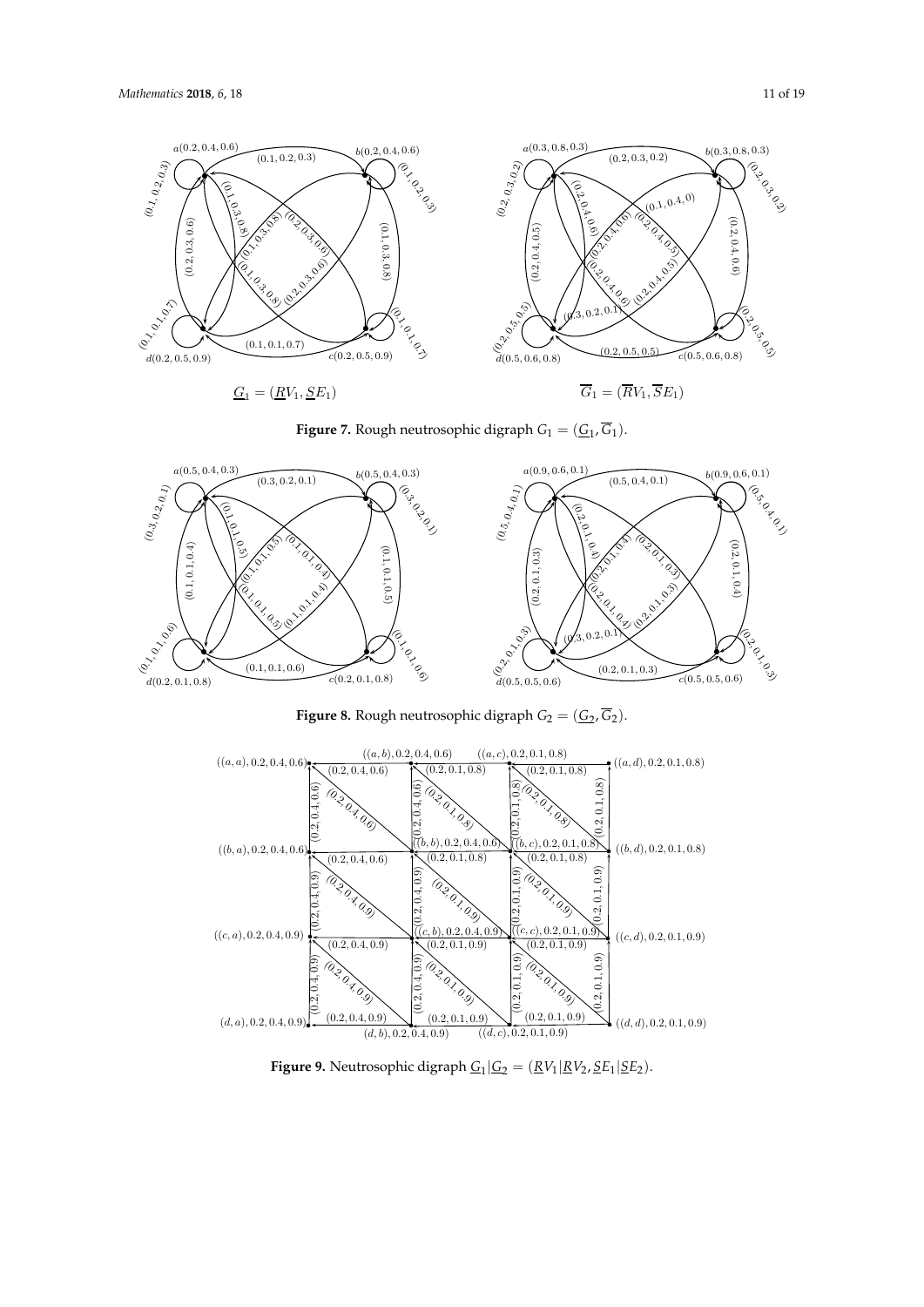<span id="page-11-0"></span>

**Figure 10.** Neutrosophic digraph  $G_1|G_2 = (RV_1|RV_2, SE_1|SE_2)$ .



 $\begin{bmatrix} 1 & \mathbf{c} & \mathbf{c} & \mathbf{c} & \mathbf{c} \\ \mathbf{c} & \mathbf{c} & \mathbf{c} & \mathbf{c} & \mathbf{c} & \mathbf{c} \end{bmatrix}$ , to the much nontreaching  $|G_2 = (G_1 | G_2, \overline{G_1} | \overline{G_2})$  be the rejection of  $G_1$  and  $G_2$ , where  $G_1 | G_2 =$ ve that  $G = \frac{G_1}{G_2}$  is a rough neutrosophic digraph, it is to show that  $\Sigma E_1|\Sigma E_2$  and  $\Sigma E_1|S E_2$  are neutrosophic relations on  $\underline{RV}_1|E$ <br>First, we show that  $\underline{SE}_1|\underline{SE}_2$  is a neutrosophic relation on  $\underline{RV}_1|\underline{RV}_2$ . to show that  $\underline{SE}_1|\underline{SE}_2$  and  $\overline{SE}_1|SE_2$  are neutrosophic relations on  $\underline{RV}_1|\underline{RV}_2$  and  $RV_1|RV_2$ , respectively.  $(\mathcal{L}_\mathcal{L}, \mathcal{L}_\mathcal{L})$  = min $(\mathcal{L}_\mathcal{L}, \mathcal{L}_\mathcal{L})$ **Proof.** Let  $G_1 = (G_1, G_1)$  and  $G_2 = (G_2, G_2)$  be two rough neutrosophic digraphs. Let  $G = G_1 | G_2 = (\underline{G}_1 | \underline{G}_2, G_1 | G_2)$  be the rejection of  $G_1$  and  $G_2$ , where  $\underline{G}_1 | \underline{G}_2 = (\underline{R} V_1 | \underline{R} V_2, \underline{S} E_1 | \underline{S} E_2)$  and  $G_1|G_2 = (RV_1|RV_2, SE_1|SE_2)$ . To prove that  $G = G_1|G_2$  is a rough neutrosophic digraph, it is enough

If  $x \in RV_1$ ,  $(x_2, y_2) \notin SE_2$ , then

$$
\mu_{\underline{SE}_{1}|\underline{SE}_{2}}((x, x_{2}), (x, y_{2})) = \mu_{\underline{RV}_{1}}(x) \wedge \mu_{\underline{RV}_{2}}(x_{2}) \wedge \mu_{\underline{RV}_{2}}(y_{2})
$$
\n
$$
= (\mu_{\underline{RV}_{1}}(x) \wedge \mu_{\underline{RV}_{2}}(x_{2})) \wedge (\mu_{\underline{RV}_{1}}(x) \wedge \mu_{\underline{RV}_{2}}(y_{2}))
$$
\n
$$
\mu_{\underline{SE}_{1}|\underline{SE}_{2}}((x, x_{2}), (x, y_{2})) = \min\{\mu_{\underline{RV}_{1}|\underline{RV}_{2}}(x, x_{2}), \mu_{\underline{RV}_{1}|\underline{RV}_{2}}(x, y_{2})\}
$$
\n
$$
\sigma_{\underline{SE}_{1}|\underline{SE}_{2}}((x, x_{2}), (x, y_{2})) = \sigma_{\underline{RV}_{1}}(x) \wedge \sigma_{\underline{RV}_{2}}(x_{2}), \mu_{\underline{RV}_{1}|\underline{RV}_{2}}(x, y_{2})\}
$$
\n
$$
= (\sigma_{\underline{RV}_{1}}(x) \wedge \sigma_{\underline{RV}_{2}}(x_{2})) \wedge (\sigma_{\underline{RV}_{1}}(x) \wedge \sigma_{\underline{RV}_{2}}(y_{2}))
$$
\n
$$
= \sigma_{\underline{RV}_{1}|\underline{RV}_{2}}(x, x_{2}) \wedge \sigma_{\underline{RV}_{1}|\underline{RV}_{2}}(x, y_{2})
$$
\n
$$
\sigma_{\underline{SE}_{1}|\underline{SE}_{2}}((x, x_{2}), (x, y_{2})) = \min\{\sigma_{\underline{RV}_{1}|\underline{RV}_{2}}(x, x_{2}), \sigma_{\underline{RV}_{1}|\underline{RV}_{2}}(x, y_{2})\}
$$
\n
$$
\sigma_{\underline{SE}_{1}|\underline{SE}_{2}}((x, x_{2}), (x, y_{2})) = \lambda_{\underline{RV}_{1}}(x) \vee \lambda_{\underline{RV}_{2}}(x_{2}) \vee \lambda_{\underline{RV}_{2}}(y_{2})
$$
\n
$$
= (\lambda_{\underline{RV}_{1}}(x) \vee \lambda_{\underline{RV}_{2}}(x_{2})) \vee (\lambda_{\underline{RV}_{1}}(x) \vee \lambda_{\underline{RV}_{2}}(y_{2}))
$$
\n
$$
= \lambda_{\underline
$$

If  $x_1y_1 \notin SE_1, z \in RV_2$ , then

$$
\mu_{\underline{SE}_1|\underline{SE}_2}(x_1, z)(y_1, z) = \mu_{\underline{RV}_1}(x_1) \wedge \mu_{\underline{RV}_1}(y_1) \wedge \mu_{\underline{RV}_2}(z)
$$
  
\n
$$
= (\mu_{\underline{RV}_1}(x_1) \wedge \mu_{\underline{RV}_2}(z)) \wedge (\mu_{\underline{RV}_1}(y_1) \wedge \mu_{\underline{RV}_2}(z))
$$
  
\n
$$
= \mu_{\underline{RV}_1|\underline{RV}_2}(x_1, z) \wedge \mu_{\underline{RV}_1|\underline{RV}_2}(y_1, z)
$$
  
\n
$$
\mu_{\underline{SE}_1|\underline{SE}_2}(x_1, z)(y_1, z) = \min{\{\mu_{\underline{RV}_1|\underline{RV}_2}(x_1, z), \mu_{\underline{RV}_1|\underline{RV}_2}(y_1, z)\}}
$$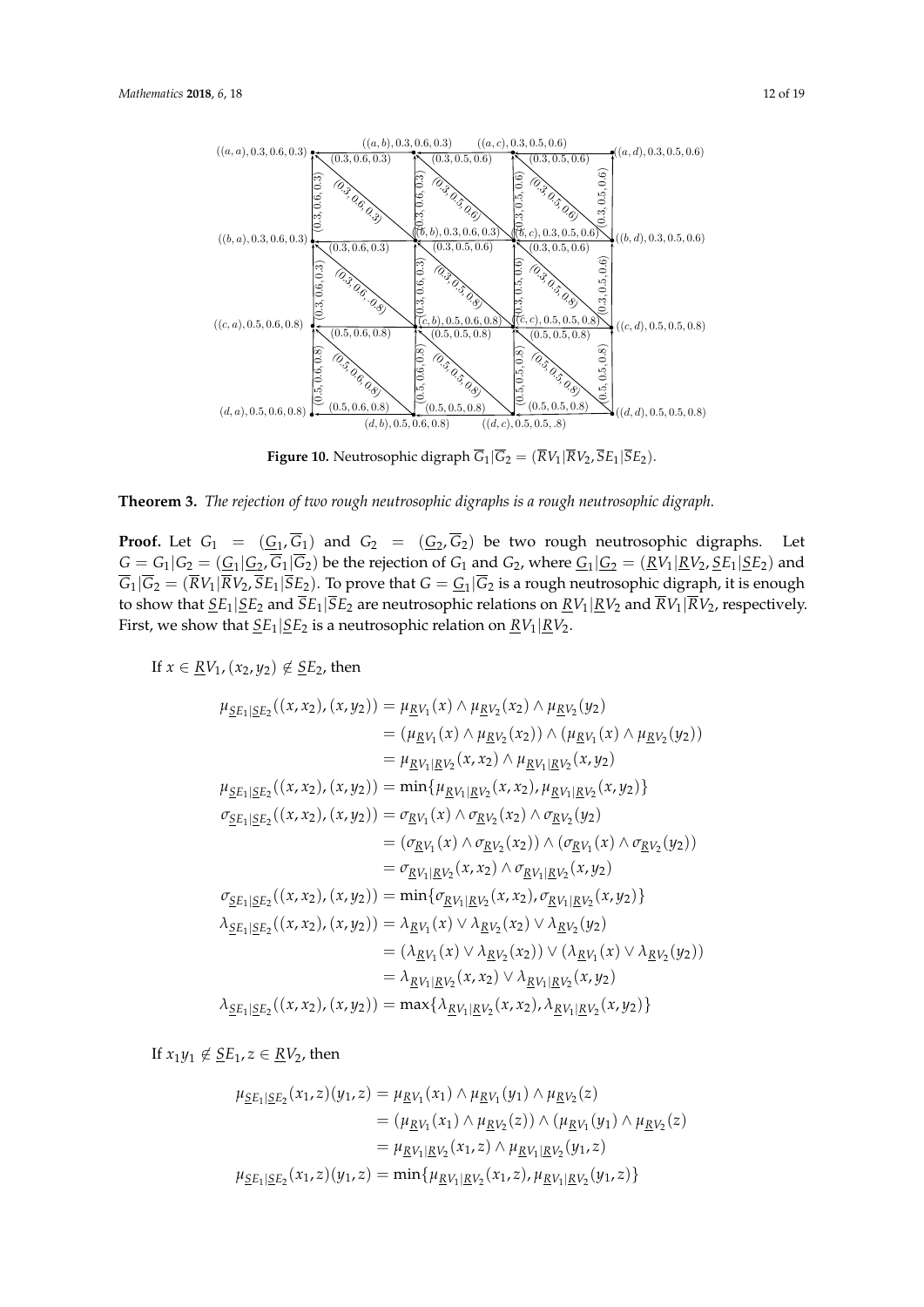$$
\sigma_{\underline{SE}_1|\underline{SE}_2}(x_1, z)(y_1, z) = \sigma_{\underline{RV}_1}(x_1) \wedge \sigma_{\underline{RV}_1}(y_1) \wedge \sigma_{\underline{RV}_2}(z)
$$
  
\n
$$
= (\sigma_{\underline{RV}_1}(x_1) \wedge \sigma_{\underline{RV}_2}(z)) \wedge (\sigma_{\underline{RV}_1}(y_1) \wedge \sigma_{\underline{RV}_2}(z)
$$
  
\n
$$
= \sigma_{\underline{RV}_1|\underline{RV}_2}(x_1, z) \wedge \sigma_{\underline{RV}_1|\underline{RV}_2}(y_1, z)
$$
  
\n
$$
\sigma_{\underline{SE}_1|\underline{SE}_2}(x_1, z)(y_1, z) = \min \{\sigma_{\underline{RV}_1|\underline{RV}_2}(x_1, z), \sigma_{\underline{RV}_1|\underline{RV}_2}(y_1, z)\}
$$
  
\n
$$
\lambda_{\underline{SE}_1|\underline{SE}_2}(x_1, z)(y_1, z) = \lambda_{\underline{RV}_1}(x_1) \vee \lambda_{\underline{RV}_1}(y_1) \vee \lambda_{\underline{RV}_2}(z)
$$
  
\n
$$
= (\lambda_{\underline{RV}_1}(x_1) \vee \lambda_{\underline{RV}_2}(z)) \vee (\lambda_{\underline{RV}_1}(y_1) \vee \lambda_{\underline{RV}_2}(z)
$$
  
\n
$$
= \lambda_{\underline{RV}_1|\underline{RV}_2}(x_1, z) \vee \lambda_{\underline{RV}_1|\underline{RV}_2}(y_1, z)
$$
  
\n
$$
\lambda_{\underline{SE}_1|\underline{SE}_2}(x_1, z)(y_1, z) = \max \{\lambda_{\underline{RV}_1|\underline{RV}_2}(x_1, z), \lambda_{\underline{RV}_1|\underline{RV}_2}(y_1, z)\}
$$

If  $(x_1, y_1) \notin \underline{SE}_1$ ,  $(x_2, y_2) \notin \underline{SE}_2$ , then

$$
\sigma_{\underline{SE}_1|\underline{SE}_2}((x_1, x_2), (y_1, y_2)) = \sigma_{\underline{RV}_1}(x_1) \wedge \sigma_{\underline{RV}_1}(y_1) \wedge \sigma_{\underline{RV}_2}(x_2) \sigma_{\underline{RV}_2}(y_2)
$$
  
\n
$$
= (\sigma_{\underline{RV}_1}(x_1) \wedge \sigma_{\underline{RV}_2}(x_2)) \wedge (\sigma_{\underline{RV}_1}(y_1) \wedge \sigma_{\underline{RV}_2}(y_2))
$$
  
\n
$$
\sigma_{\underline{SE}_1|\underline{SE}_2}((x_1, x_2), (y_1, y_2)) = \min\{\sigma_{\underline{RV}_1|\underline{RV}_2}(x_1, x_2), \sigma_{\underline{RV}_1|\underline{RV}_2}(y_1, y_2)\}
$$
  
\n
$$
\lambda_{\underline{SE}_1|\underline{SE}_2}((x_1, x_2), (y_1, y_2)) = \lambda_{\underline{RV}_1}(x_1) \vee \lambda_{\underline{RV}_1}(y_1) \vee \lambda_{\underline{RV}_2}(x_2) \lambda_{\underline{RV}_2}(y_2)
$$
  
\n
$$
= (\lambda_{\underline{RV}_1}(x_1) \vee \lambda_{\underline{RV}_2}(x_2)) \vee (\lambda_{\underline{RV}_1}(y_1) \vee \lambda_{\underline{RV}_2}(y_2))
$$
  
\n
$$
= \lambda_{\underline{RV}_1|\underline{RV}_2}(x_1, x_2) \vee \lambda_{\underline{RV}_1|\underline{RV}_2}(y_1, y_2)
$$
  
\n
$$
\lambda_{\underline{SE}_1|\underline{SE}_2}((x_1, x_2), (y_1, y_2)) = \max\{\lambda_{\underline{RV}_1|\underline{RV}_2}(x_1, x_2), \lambda_{\underline{RV}_1|\underline{RV}_2}(y_1, y_2)\}
$$

Thus, from the above, it is clear that  $\underline{SE}_1|\underline{SE}_2$  is a neutrosophic relation on  $\underline{RV}_1|\underline{RV}_2$ . Similarly, we can show that  $\overline{S}E_1|\overline{S}E_2$  is a neutrosophic relation on  $\overline{R}V_1|\overline{R}V_2$ . Hence,  $G = (\underline{G}_1 | \underline{G}_2, G_1 | G_2)$  is a rough neutrosophic digraph.

**Definition 8.** *The tensor product of two rough neutrosophic digraphs G*<sup>1</sup> *and G*<sup>2</sup> *is a rough neutrosophic digraph*  $G = (\underline{G}_1 \star \underline{G}_2, G_1 \star G_2)$ , where  $\underline{G}_1 \star \underline{G}_2 = (\underline{R}V_1 \star \underline{R}V_2, \underline{S}E_1 \star \underline{S}E_2)$  and  $G_1 \star G_2 = (RV_1 \star RV_2, SE_1 \star SE_2)$ *are neutrosophic digraphs, respectively, such that*

(1) 
$$
\mu_{\underline{R}V_1 \star \underline{R}V_2}(x, y) = \min\{\mu_{\underline{R}V_1}(x), \mu_{\underline{R}V_2}(y)\}
$$

$$
\sigma_{\underline{R}V_1 \star \underline{R}V_2}(x, y) = \min\{\sigma_{\underline{R}V_1}(x), \sigma_{\underline{R}V_2}(y)\}
$$

$$
\lambda_{\underline{R}V_1 \star \underline{R}V_2}(x, y) = \max\{\lambda_{\underline{R}V_1(x)}, \lambda_{\underline{R}V_2}(y)\} \quad \forall (x, y) \in \underline{R}V_1 \times \underline{R}V_2
$$

$$
\mu_{\underline{R}V_1 \star \underline{R}V_2}((x_1, x_2), (y_1, y_2)) = \min\{\mu_{\underline{S}E_1}(x_1, y_1), \mu_{\underline{S}E_2}(x_2, y_2)\}
$$
  
\n
$$
\sigma_{\underline{R}V_1 \star \underline{R}V_2}((x_1, x_2), (y_1, y_2)) = \min\{\sigma_{\underline{S}E_1}(x_1, y_1), \sigma_{\underline{S}E_2}(x_2, y_2)\}
$$
  
\n
$$
\lambda_{\underline{R}V_1 \star \underline{R}V_2}((x_1, x_2), (y_1, y_2)) = \max\{\lambda_{\underline{S}E_1}(x_1, y_1), \lambda_{\underline{S}E_2}(x_2, y_2)\} \quad \forall (x_1, y_1) \in \underline{S}E_1, (x_2, y_2) \in \underline{S}E_2
$$

$$
(2) \quad \mu_{\overline{R}V_1 \star \overline{R}V_2}(x,y) = \min\{\mu_{\overline{R}V_1}(x), \mu_{\overline{R}V_2}(y)\}
$$
\n
$$
\sigma_{\overline{R}V_1 \star \overline{R}V_2}(x,y) = \min\{\sigma_{\overline{R}V_1}(x), \sigma_{\overline{R}V_2}(y)\}
$$
\n
$$
\lambda_{\overline{R}V_1 \star \overline{R}V_2}(x,y) = \max\{\lambda_{\overline{R}V_1(x)}, \lambda_{\overline{R}V_2}(y)\} \quad \forall (x,y) \in \overline{R}V_1 \times \overline{R}V_2
$$
\n
$$
\mu_{\overline{R}V_1 \star \overline{R}V_2}((x_1, x_2), (y_1, y_2)) = \min\{\mu_{\overline{S}E_1}(x_1, y_1), \mu_{\overline{S}E_2}(x_2, y_2)\}
$$
\n
$$
\sigma_{\overline{R}V_1 \star \overline{R}V_2}((x_1, x_2), (y_1, y_2)) = \min\{\sigma_{\overline{S}E_1}(x_1, y_1), \sigma_{\overline{S}E_2}(x_2, y_2)\}
$$
\n
$$
\lambda_{\overline{R}V_1 \star \overline{R}V_2}((x_1, x_2), (y_1, y_2)) = \max\{\lambda_{\overline{S}E_1}(x_1, y_1), \lambda_{\overline{S}E_2}(x_2, y_2)\} \quad \forall (x_1, y_1) \in \overline{S}E_1, (x_2, y_2) \in \overline{S}E_2
$$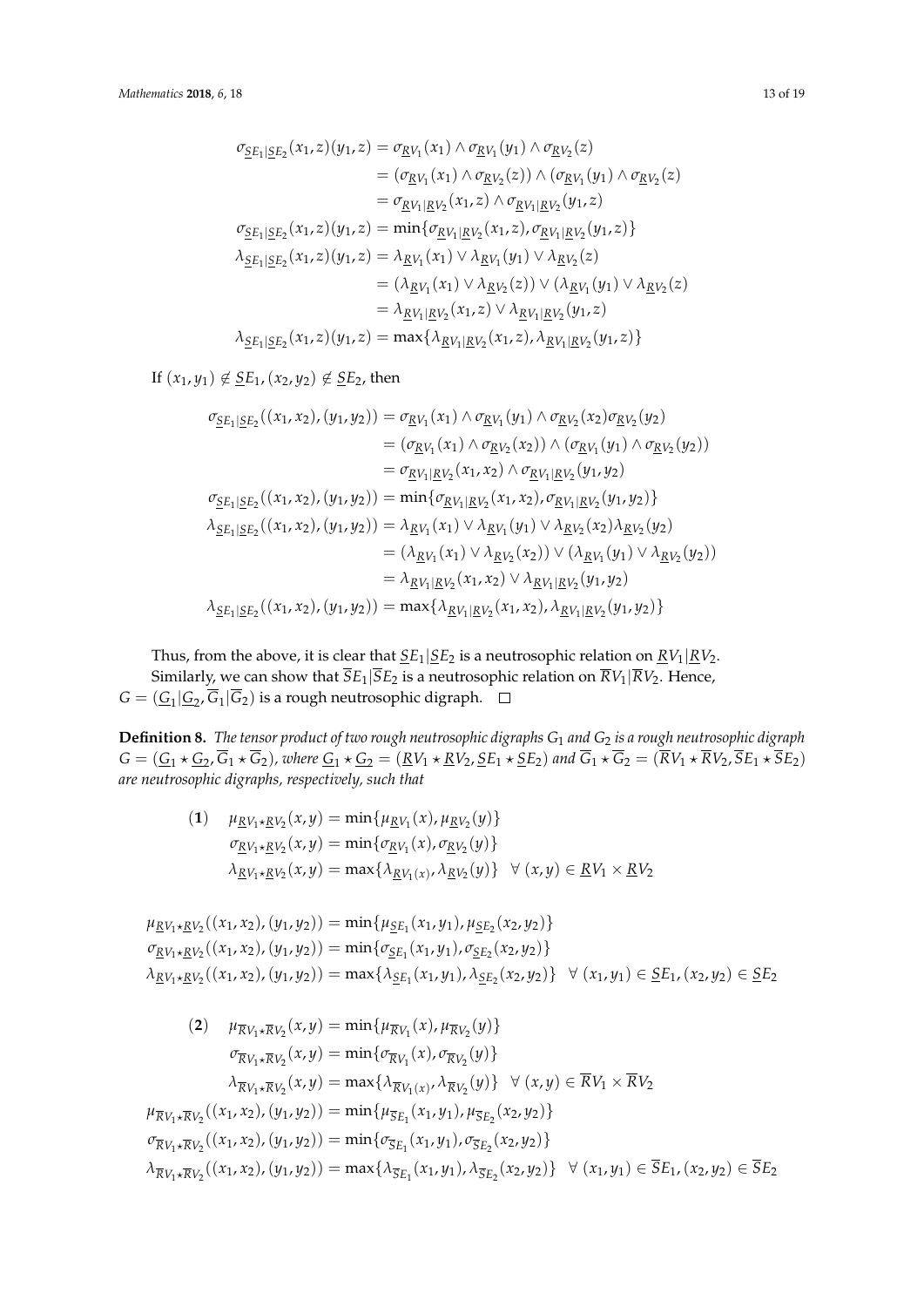**Example 6.** Let  $V_1^* = \{a, b, c\}$  and  $V_2^* = \{w, x, y, z\}$  be two crisp sets. Let  $G_1 = (\underline{G}_1, G_1)$  and  $G_2 = (\underline{G}_2, G_2)$  be two rough neutrosophic digraphs on  $V_1^*$  and  $V_2^*$ , respectively, where  $\underline{G}_1 = (\underline{R} V_1, \underline{S} E_1)$  and  $\overline{G}_1 = (\overline{R}V_1, \overline{S}E_1)$  are neutrosophic digraphs as shown in Figure [11.](#page-13-0)  $\underline{G}_2 = (\underline{R}V_2, \underline{S}E_2)$  and  $\overline{G}_2 = (\overline{R}V_2, \overline{S}E_2)$ *are also neutrosophic digraphs, as shown in Figure [12.](#page-13-1)*

<span id="page-13-0"></span>

**Figure 12.** Rough neutrosophic digraph  $G_2 = (\underline{G}_2, \overline{G}_2)$ .  $\epsilon$ 

<span id="page-13-2"></span><span id="page-13-1"></span>bance by  $\Theta_1$  and  $\overline{G_2}$  to  $\overline{G_1} \times \overline{G_2} = (\overline{R}V_1 \times \overline{R}V_2) \overline{S}E_1 \times \overline{S}E_2)$  are neutrosonhic diories (0.<sup>1</sup>(0.<sup>1</sup>*Figures [13](#page-13-2) and [14,](#page-14-0) respectively.* , <sup>0</sup>.<sup>1</sup> $KV_1$   $\star$   $KV_2$ ,  $SE_1$   $\star$   $SE_2$ ) are neut  $\overline{\mathcal{B}}(k \Sigma E_1)$  and  $\overline{G}_1 \star \overline{G}_2 = (\overline{R}V_1 \star \overline{R}V_2, \overline{S}E_1 \star \overline{S}E_2)$  are neutrosophic digrations  $(N_1 * N_2, 3E_1 * 3E_2)$  are near *The tensor product of G*<sub>1</sub> *and G*<sub>2</sub> *is G* =  $G_1 \star G_2$  =  $(\underline{G}_1 \star \underline{G}_2, G_1 \star G_2)$ , where  $\underline{G}_1 \star \underline{G}_2$  =  $(RV_1 \star RV_2, SE_1 \star SE_2)$  and  $\overline{G}_1 \star \overline{G}_2 = (\overline{R}V_1 \star \overline{R}V_2, \overline{S}E_1 \star \overline{S}E_2)$  are neutrosophic digraphs, as shown in  $\frac{1}{2}$  $\mathcal{E}$  and  $\mathcal{E}$  = (G2  $=$  (G2  $=$  (G2  $=$  G2  $=$  (G2  $=$  G2  $=$  G2  $=$  G2  $=$  G2  $=$  G2  $=$  G2  $=$  G2  $=$  G2  $=$  G2  $=$  G2  $=$  G2  $=$  G2  $=$  G2  $=$  G2  $=$  G2  $=$  G2  $=$  G2  $=$  G2  $=$  G2  $=$  G2  $=$  G2  $=$  G2  $=$  G2



**Figure 13.** Neutrosophic digraph  $\underline{G}_1 \star \underline{G}_2 = (\underline{R}V_1 \star \underline{R}V_2, \underline{S}E_1 \star \underline{S}E_2)$ .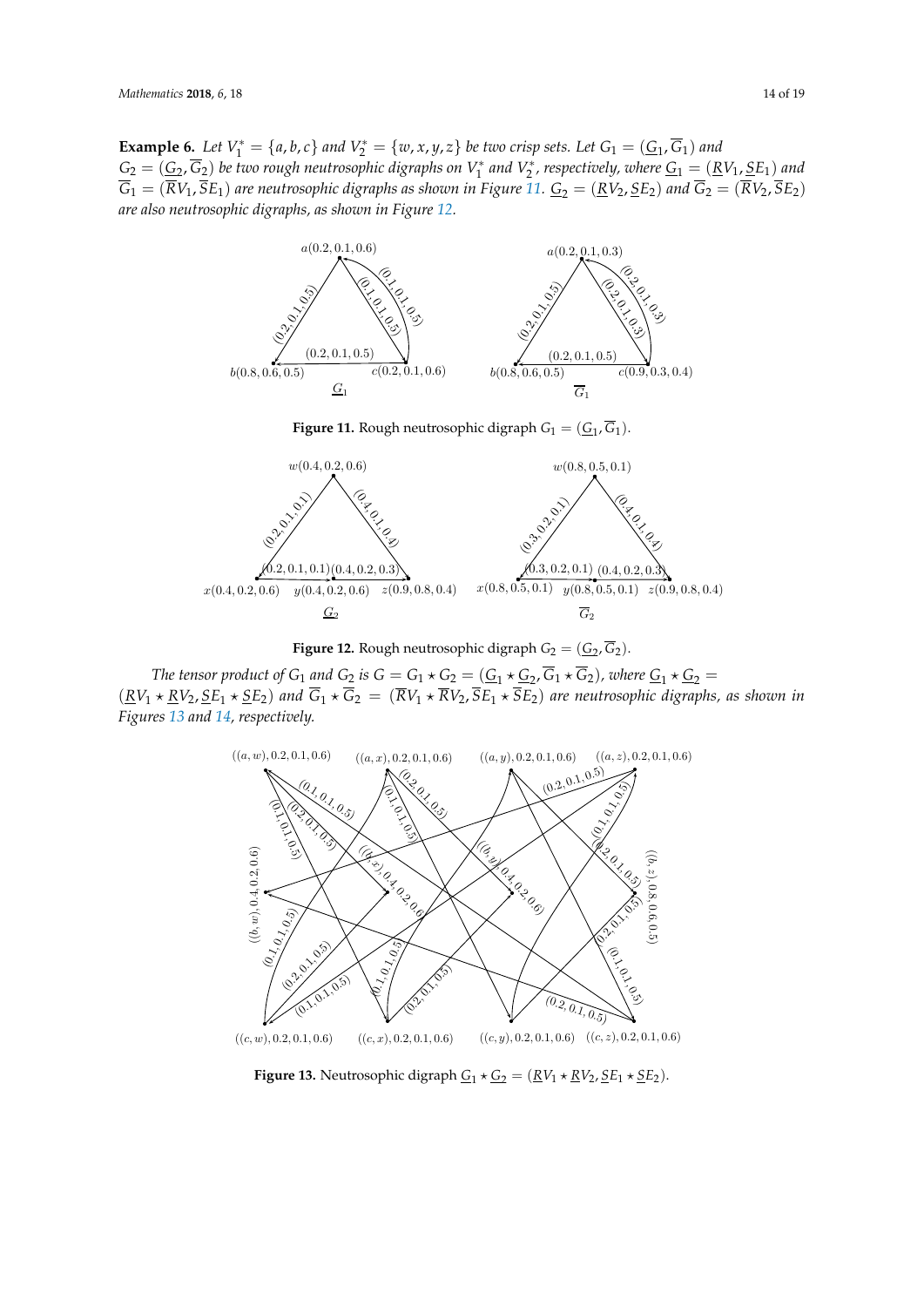<span id="page-14-0"></span>

**Figure 14.** Neutrosophic digraph  $G_1 \star G_2 = (RV_1 \star RV_2, SE_1 \star SE_2).$ 

## **Theorem 4.** *The tensor product of two rough neutrosophic digraphs is a rough neutrosophic digraph.*

**Proof.** Let  $G_1 = (\underline{G}_1, \overline{G}_1)$  and  $G_2 = (\underline{G}_2, \overline{G}_2)$  be two rough neutrosophic digraphs. Let  $G = G_1 * G_2$  $(\underline{G_1} \star \underline{G_2}, G_1 \star G_2)$  be the tensor product of  $G_1$  and  $G_2$ , where  $\underline{G_1} \star \underline{G_2} = (\underline{R}V_1 \star \underline{R}V_2, \underline{S}E_1 \star \underline{S}E_2)$  and  $G_1 \star G_2 = (RV_1 \star RV_2, SE_1 \star SE_2)$ . To prove that  $G = G_1 \star G_2$  is a rough neutrosophic digraph, it is enough to show that  $\overline{SE}_1 \star \overline{SE}_2$  and  $\overline{SE}_1 \star \overline{SE}_2$  are neutrosophic relations on  $\overline{RV}_1 \star \overline{RV}_2$  and  $\overline{RV}_1 \star \overline{RV}_2$ , respectively. First, we show that  $\underline{SE}_1 \star \underline{SE}_2$  is a neutrosophic relation on  $\underline{RV}_1 \star \underline{RV}_2$ .

If  $(x_1, y_1) \in \underline{SE}_1$ ,  $(x_2, y_2) \in \underline{SE}_2$ , then  $\sim$ 

$$
\mu_{\leq E_1 \star \leq E_2}((x_1, x_2), (y_1, y_2)) = \mu_{\leq E_1}(x_1, y_1) \wedge \mu_{\leq E_2}(x_2, y_2)
$$
\n
$$
\leq (\mu_{\leq V_1}(x_1) \wedge \mu_{\leq V_1}(y_1)) \wedge (\mu_{\leq V_2}(x_2) \wedge \mu_{\leq V_2}(y_2))
$$
\n
$$
= (\mu_{\leq V_1}(x_1) \wedge \mu_{\leq V_2}(x_2)) \wedge (\mu_{\leq V_1}(y_1) \wedge \mu_{\leq V_2}(y_2))
$$
\n
$$
= \mu_{\leq V_1 \star \leq V_2}(x_1, x_2) \wedge \mu_{\leq V_1 \star \leq V_2}(y_1, y_2)
$$
\n
$$
\mu_{\leq E_1 \star \leq E_2}((x_1, x_2), (y_1, y_2)) \leq \min{\{\mu_{\leq V_1 \star \leV_2}(x_1, x_2), \mu_{\leq V_1 \star \leV_2}(y_1, y_2)\}}}
$$
\n
$$
\sigma_{\leq E_1 \star \leq E_2}((x_1, x_2), (y_1, y_2)) = \sigma_{\leq E_1}(x_1, y_1) \wedge \sigma_{\leq E_2}(x_2, y_2)
$$
\n
$$
\leq (\sigma_{\leq V_1}(x_1) \wedge \sigma_{\leq V_1}(y_1)) \wedge (\sigma_{\leq V_2}(x_2) \wedge \sigma_{\leq V_2}(y_2))
$$
\n
$$
= (\sigma_{\leq V_1}(x_1) \wedge \sigma_{\leq V_2}(x_2)) \wedge (\sigma_{\leq V_1}(y_1) \wedge \sigma_{\leq V_2}(y_2))
$$
\n
$$
= \sigma_{\leq V_1 \star \leV_2}(x_1, x_2) \wedge \sigma_{\leq V_1 \star \leV_2}(y_1, y_2)
$$
\n
$$
\sigma_{\leq E_1 \star \leE_2}((x_1, x_2), (y_1, y_2)) \leq \min{\{\sigma_{\leq V_1 \star \leV_
$$

Thus, from the above, it is clear that  $\underline{SE}_1 \star \underline{SE}_2$  is a neutrosophic relation on  $\underline{RV}_1 \star \underline{RV}_2$ . Similarly, we can show that  $\overline{S}E_1 \star \overline{S}E_2$  is a neutrosophic relation on  $\overline{R}V_1 \star \overline{R}V_2$ . Hence,  $G = (\underline{G}_1 \star \underline{G}_2, G_1 \star G_2)$  is a rough neutrosophic digraph.

**Remark 1.** *Hybrid-model rough neutrosophic digraphs are generalization of fuzzy digraphs and can be used to represent the relations and flows between data. Rough neutrosophic digraphs can be incrementally modified*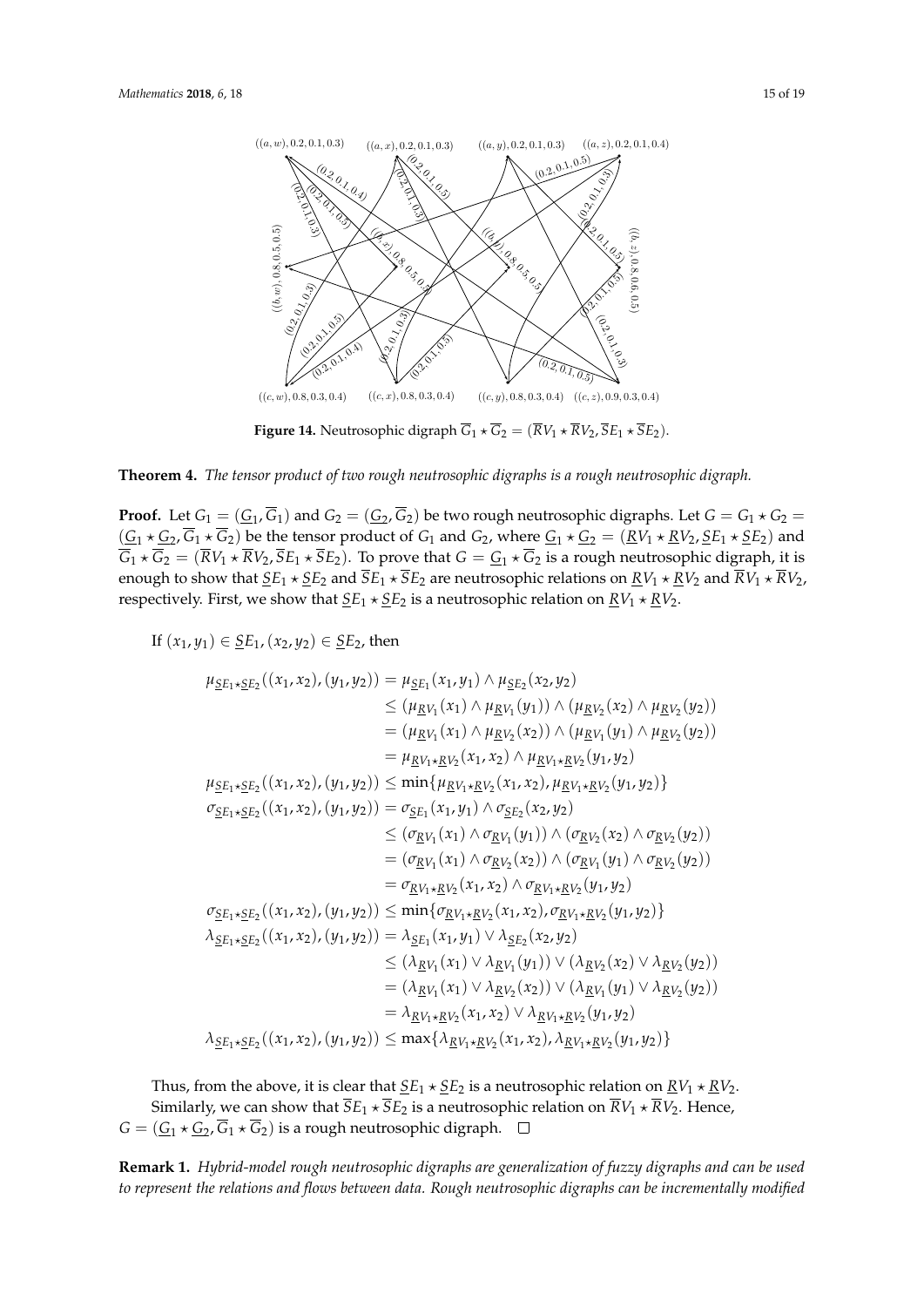*by deleting or adding elements, or they can be built by combining multiple rough neutrosophic digraphs using rough neutrosophic operations. Our proposed operations are methods of construction of new rough neutrosophic digraphs from old digraphs. By introducing the rough neutrosophic digraph theory, we have proposed a novel decision-making method based on rough neutrosophic information. It provides a new viewpoint for rough neutrosophic information. The given decision-making method can be used to evaluate upper and lower approximations to develop deep considerations of the problem.*

### **3. Application**

In this application, we use the concept of a rough neutrosophic digraph for decision-making in real-life problems. To obtain the optimal decision, we use the following formula:

$$
S_{ij} = (T_{S_{ij}}, I_{S_{ij}}, F_{S_{ij}})
$$

where

<span id="page-15-0"></span>
$$
\begin{cases}\nT_{S_{ij}} = T_{\underline{S}E} \oplus T_{\overline{S}E}(v_i, v_j) = \frac{T_{\underline{R}V}(v_i) * T_{\overline{R}V}(v_j)}{3 - (T_{\underline{S}E}(v_i, v_j) + T_{\overline{S}E}(v_i, v_j) - T_{\underline{S}E}(v_i, v_j) * T_{\overline{S}E}(v_i, v_j))} \\
I_{S_{ij}} = I_{\underline{S}E} \oplus I_{\overline{S}E}(v_i, v_j) = \frac{I_{\underline{R}V}(v_i) * I_{\overline{R}V}(v_j)}{3 - (I_{\underline{S}E}(v_i, v_j) + I_{\overline{S}E}(v_i, v_j) - I_{\underline{S}E}(v_i, v_j) * I_{\overline{S}E}(v_i, v_j))} \\
F_{S_{ij}} = F_{\underline{S}E} \oplus F_{\overline{S}E}(v_i, v_j) = \frac{F_{\underline{R}V}(v_i) * F_{\overline{R}V}(v_j)}{3 - (F_{\underline{S}E}(v_i, v_j) + F_{\overline{S}E}(v_i, v_j) - F_{\underline{S}E}(v_i, v_j) * F_{\overline{S}E}(v_i, v_j))}\n\end{cases} (1)
$$

Flight planning is the process of producing a flight plan to describe a proposed aeroplane fight. Flight plans generally include basic information such as departure and arrival points, estimated time en route, and alternate airports in case of bad weather. The presented application provides alternate airports for a plane in the case of bad weather.

We suppose  $V^* =$  {Chicago(CHI),Beijing(BJ),Lahore(LHR),Paris(PAR),Istanbul(IST)} is the set of cities under consideration and *R* is an equivalence relation on  $V^*$ , where equivalence classes represent cities having the same characteristics.

$$
R = \left[ \begin{array}{rrrrr} 1 & 0 & 0 & 1 & 0 \\ 0 & 1 & 1 & 0 & 1 \\ 0 & 1 & 1 & 0 & 1 \\ 1 & 0 & 0 & 1 & 0 \\ 0 & 1 & 1 & 0 & 1 \end{array} \right]
$$

We assume that a flight *Boeing* 747 of Pakistan International Airways (PIA) travels to these cities. In the case of bad weather, the flight will be directed to the city with the best weather condition among the cities under consideration.

Let *V* = {(*CHI*, 0.1, 0.2, 0.8),(*BJ*, 0.9, 0.7, 0.5),(*LHR*, 0.8, 0.4, 0.3),(*PAR*, 0.6, 0.5, 0.4),(*IST*, 0.2, 0.4, 0.6)} be a NS on  $V^*$  that describes the characteristic of each city, and  $RV = (\underline{RV}, RV)$  be a rough NS, where  $\underline{RV}$  and  $\overline{RV}$  are lower and upper approximations of *V*, respectively, as follows:

$$
\underline{RV} = \{ (CHI, 0.1, 0.2, 0.8), (BJ, 0.2, 0.4, 0.6), (LHR, 0.2, 0.4, 0.6), (PAR, 0.1, 0.2, 0.8), (IST, 0.2, 0.4, 0.6) \} \}
$$
\n
$$
\overline{RV} = \{ (CHI, 0.6, 0.5, 0.4), (BJ, 0.9, 0.7, 0.3), (LHR, 0.9, 0.7, 0.3), (PAR, 0.6, 0.5, 0.4), (IST, 0.9, 0.7, 0.3) \}
$$

Let *E* <sup>∗</sup> = {(*B J*, *CH I*),(*LHR*, *CH I*),(*B J*, *LHR*),(*IST*, *B J*),(*PAR*, *B J*),(*PAR*, *LHR*)} be a subset of *V* <sup>∗</sup> × *V* ∗ and *S* be an equivalence relation on *E* ∗ defined as follows:

$$
S = \left[ \begin{array}{cccccc} 1 & 0 & 0 & 1 & 1 & 0 \\ 0 & 1 & 0 & 0 & 0 & 0 \\ 0 & 0 & 1 & 0 & 0 & 0 \\ 1 & 0 & 0 & 1 & 1 & 0 \\ 1 & 0 & 0 & 1 & 1 & 0 \\ 0 & 0 & 0 & 0 & 0 & 1 \end{array} \right]
$$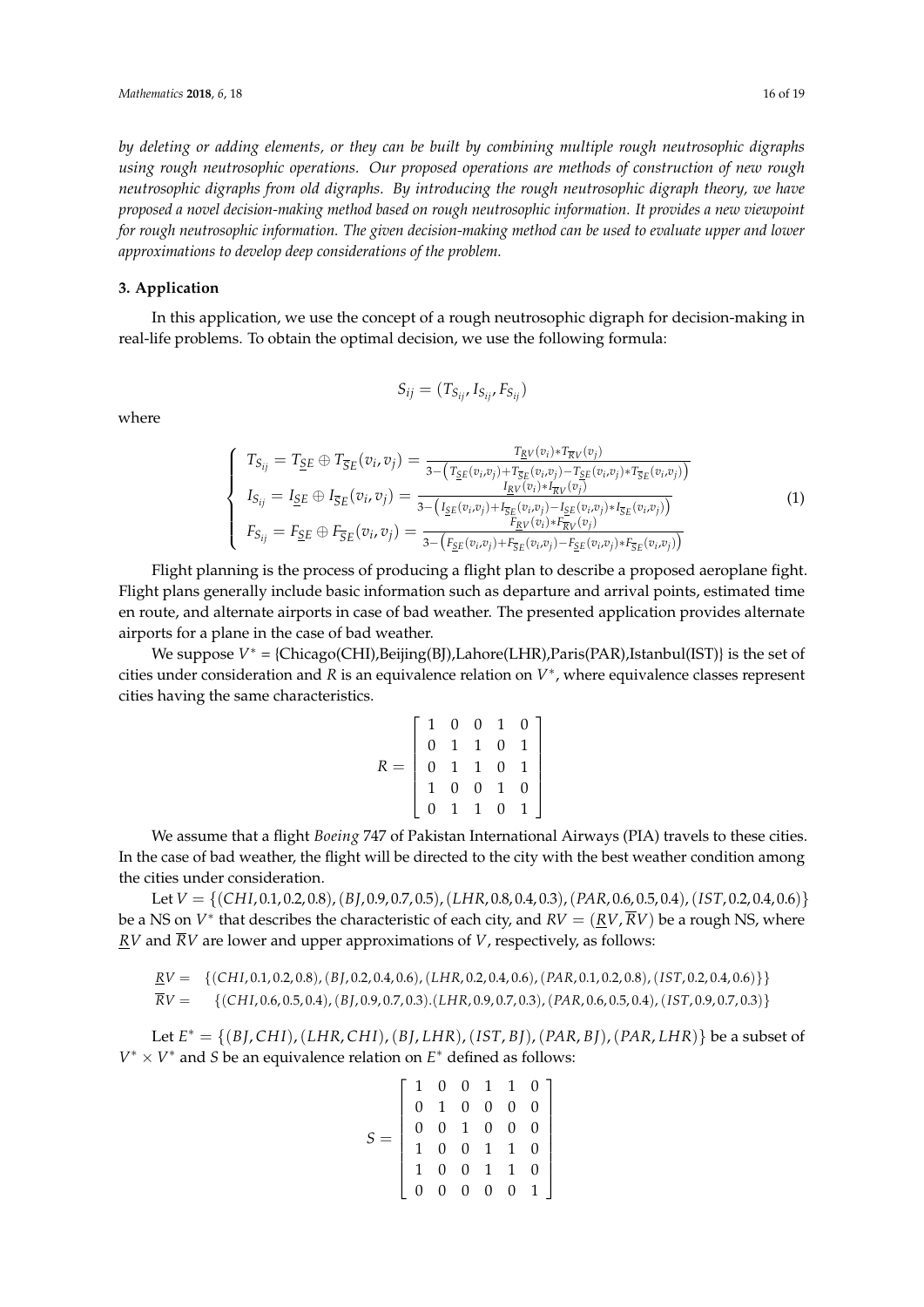where *S* represents the equivalence classes of "weather between different cities". For example, the where 3 represents the equivalence classes of weather between unferent crites. This means that the relationships (BJ,CHI),(IST,BJ) and (PAR,BJ) belong to the same equivalence class. This means that the relationships (BJ, Erm),(Erp)) and (ITH),BJ) sering to the same equivalence ease. This mean<br>weather between Beijing and Chicago is the same as the weather between Paris and Beijing.

Let  $E = \{((BJ,CHI), 0.1, 0.1, 0.3), ((LHR, CHI), 0.1, 0.2, 0.3), ((BJ, LHR), 0.1, 0.3, 0.2), ((IST, BI),$ 0.2,0.1,0.1), ((PAR, BJ),0.1,0.1,0.4), ((PAR, LHR),0.2,0.2,0.3))} be a NS on  $E^*$  that describes the comparison of weathers of the cities under consideration. Let  $SE = (\underline{SE}, \overline{SE})$  be a rough NS, where  $\underline{SE}$ and *SE* are lower and upper approximations of *E*, respectively, as follows: SE = {((BJ, CHI), 0.1, 0.1, 0.4),((LHR, CHI), 0.1, 0.2, 0.3),((BJ, LHR)0.1, 0.3, 0.2),

$$
\underline{SE} = \{((BJ, CHI), 0.1, 0.1, 0.4), ((LHR, CHI), 0.1, 0.2, 0.3), ((BJ, LHR)0.1, 0.3, 0.2) \newline ((IST, BJ), 0.1, 0.1, 0.4), ((PAR, BJ), 0.1, 0.1, 0.4), ((PAR, LHR), 0.2, 0.2, 0.3))\}
$$
\n
$$
\overline{SE} = \{((BJ, CHI), 0.2, 0.1, 0.1), ((LHR, CHI), 0.1, 0.2, 0.3), ((BJ, LHR)0.1, 0.3, 0.2) \newline ((IST, BJ), 0.2, 0.1, 0.1), ((PJ, BJ), 0.2, 0.1, 0.1), ((PAR, LHR), 0.2, 0.2, 0.3))\}
$$

<span id="page-16-0"></span>Thus,  $\underline{G} = (\underline{R}V, \underline{S}E)$  and  $G = (RV, SE)$  are neutrosophic digraphs, as shown in Figures 15 and [16.](#page-16-1) Thus,  $\underline{G} = (\underline{R}V, \underline{S}E)$  and  $G = (RV, SE)$  are neutrosophic digraphs, as shown in Figures 15 and



**Figure 15.** Neutrosophic digraph  $\underline{G} = (\underline{R}V, \underline{SE})$ .

<span id="page-16-1"></span>

Figure 16: G = (RV, SE) **Figure 16.** Neutrosophic digraph *G* = (*RV*, *SE*).

To find the city with the best weather condition, we use the formula that we mentioned in uation  $(1)$ Equation [\(1\)](#page-15-0).

 $\frac{\text{Equation (1)}}{\text{Equation is } \theta_1}$  if  $\theta_2 = \text{max}$ Our decision is  $e_k$  if  $e_k = \max_i (T_{\underline{S}E} \oplus T_{\overline{S}E})(e_i)$ , where  $e_i = (v_i, v_j)$ . By direct calculations, we have

$$
T_{\underline{SE}} \oplus T_{\overline{SE}}(BJ, CHI) = 0.044
$$
  
\n
$$
I_{\underline{SE}} \oplus I_{\overline{SE}}(BJ, CHI) = 0.071
$$
  
\n
$$
F_{\underline{SE}} \oplus F_{\overline{SE}}(BJ, CHI) = 0.094
$$
  
\n
$$
T_{\underline{SE}} \oplus T_{\overline{SE}}(LHR, CHI) = 0.043
$$
  
\n
$$
I_{\underline{SE}} \oplus I_{\overline{SE}}(LHR, CHI) = 0.076
$$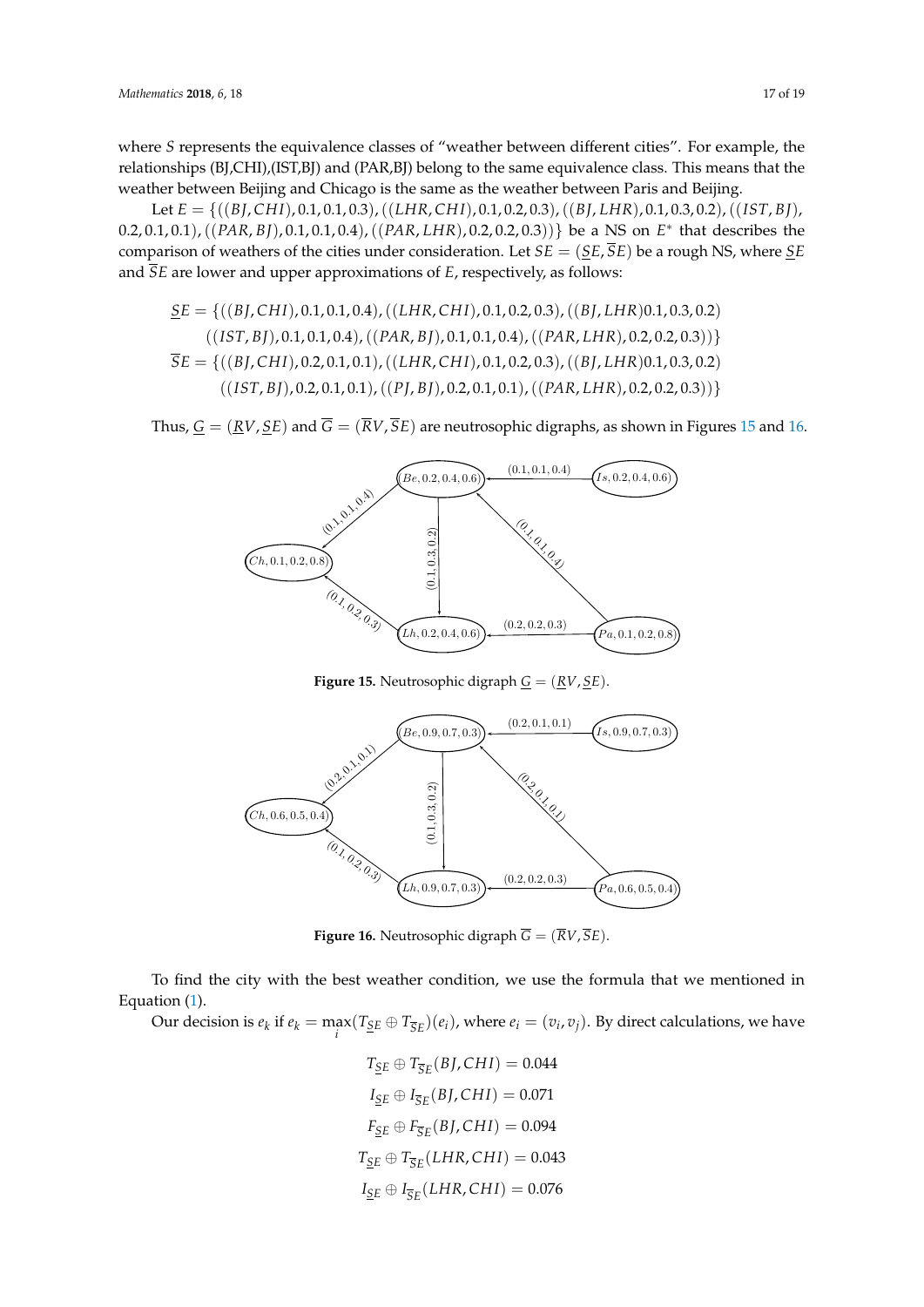$F_{SE} \oplus F_{\overline{S}E}$ (*LHR*, *CHI*) = 0.096  $T_{SE} \oplus T_{\overline{S}E}(BJ,LHR) = 0.064$  $I_{\underline{SE}} \oplus I_{\overline{SE}}(BJ, LHR) = 0.112$  $F_{SE} \oplus F_{\overline{S}F}(BJ, LHR) = 0.068$  $T_{SE} \oplus T_{\overline{S}E} (IST, BI) = 0.066$  $I_{\underline{SE}} \oplus I_{\overline{SE}}(IST, BJ) = 0.100$  $F_{SE} \oplus F_{\overline{S}E} (IST, BI) = 0.070$  $T_{SE} \oplus T_{\overline{S}E}(PAR,BI) = 0.033$  $I_{\underline{SE}} \oplus I_{\overline{SE}}(PAR,BI) = 0.050$  $F_{SE} \oplus F_{\overline{SE}}(PAR, BI) = 0.094$  $T_{SE} \oplus T_{\overline{S}E}(PAR, LHR) = 0.034$  $I_{\underline{SE}} \oplus I_{\overline{SE}}(PAR, LHR) = 0.155$  $F_{SE} \oplus F_{\overline{SE}}(PAR, LHR) = 0.096$ 

Hence the weather conditions between Istanbul and Beijing are good; *Boeing* 747 can use this path in the case of a weather emergency.

We present an Algorithm 1 for the above-mentioned application. The presented algorithm can be applied to avoid lengthy calculations when dealing with a large number of objects.

## **Algorithm 1:**

- 1. Input, the vertex set  $V^*$ .
- 2. Construct an equivalence relation *T* on the set *V* ∗ .
- 3. Calculate the approximation sets *TV* and *TV*.
- 4. Input, the edge set  $E^* \subseteq V^* \times V^*$ .
- 5. Construct an equivalence relation *S* on *E* ∗ .
- 6. Calculate the approximation sets *SE* and *SE*.
- 7. Calculate the score value, by using the following formula:

$$
T_{\underline{S}E} \oplus T_{\overline{S}E}(v_i, v_j) = \frac{T_{\underline{R}V}(v_i) * T_{\overline{R}V}(v_j)}{3 - (T_{\underline{S}E}(v_i, v_j) + T_{\overline{S}E}(v_i, v_j) - T_{\underline{S}E}(v_i, v_j) * T_{\overline{S}E}(v_i, v_j))}
$$
  
\n
$$
I_{\underline{S}E} \oplus I_{\overline{S}E}(v_i, v_j) = \frac{I_{\underline{R}V}(v_i) * I_{\overline{R}V}(v_j)}{3 - (I_{\underline{S}E}(v_i, v_j) + I_{\overline{S}E}(v_i, v_j) - I_{\underline{S}E}(v_i, v_j) * I_{\overline{S}E}(v_i, v_j))}
$$
  
\n
$$
F_{\underline{S}E} \oplus F_{\overline{S}E}(v_i, v_j) = \frac{F_{\underline{R}V}(v_i) * F_{\overline{R}V}(v_j)}{3 - (F_{\underline{S}E}(v_i, v_j) + F_{\overline{S}E}(v_i, v_j) - F_{\underline{S}E}(v_i, v_j) * F_{\overline{S}E}(v_i, v_j))}
$$

8. Decision is  $e_k$  if  $e_k = \max_i (T_{\underline{S}E} \oplus T_{\overline{S}E})(e_i)$ , where  $e_i = (v_i, v_j)$ .

9. If  $e_k$  has more than one value, then any one of  $S(v_k)$  may be chosen.

### **4. Conclusions**

The NS model is suitable for modeling problems with uncertainty, indeterminacy and inconsistent information in which human knowledge is necessary and human evaluation is needed. Various sources of uncertainty can make it a challenge to make a reliable decision. The NS model and rough set model are used to handle uncertainty, combining these two models with another remarkable model of soft sets, giving more precise results for decision-making problems. In this paper, we